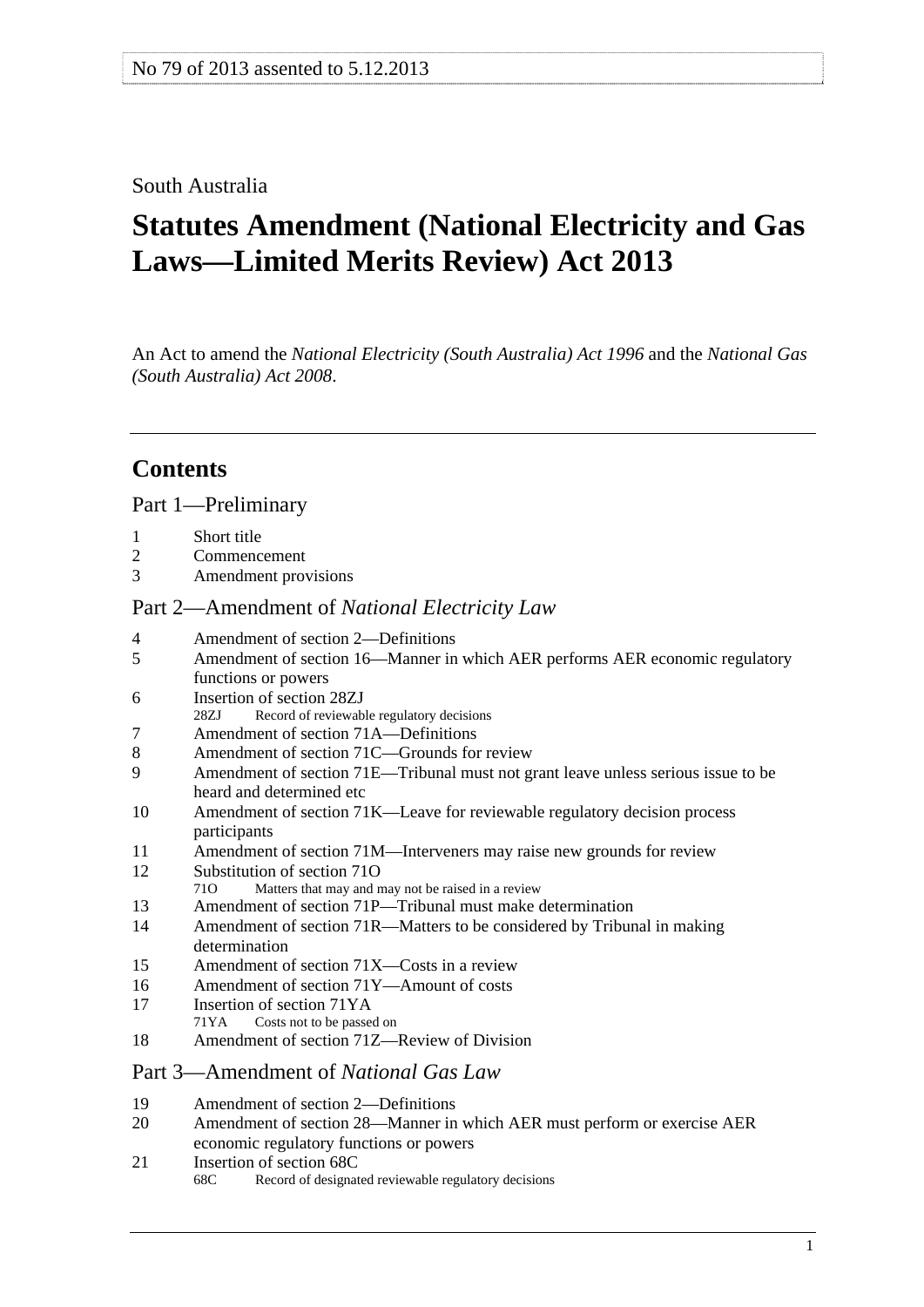#### <span id="page-1-0"></span>**Statutes Amendment (National Electricity and Gas Laws—Limited Merits Review) Act 2013—No 79 of 2013**

| Contents |
|----------|
|----------|

| 22 | Amendment of section 244—Definitions                                                                                                     |
|----|------------------------------------------------------------------------------------------------------------------------------------------|
| 23 | Amendment of section 246—Grounds for review                                                                                              |
| 24 | Amendment of section 248—Tribunal must not grant leave unless serious issue to be<br>heard and determined etc                            |
| 25 | Amendment of section 249—Leave must be refused if application is about an error<br>relating to revenue amounts below specified threshold |
| 26 | Amendment of section 254—Leave for reviewable regulatory decision process<br>participants                                                |
| 27 | Amendment of section 256—Interveners may raise new grounds for review                                                                    |
| 28 | Amendment of section 258—Matters that parties to a review may and may not raise in a<br>review                                           |
| 29 | Insertion of section 258A                                                                                                                |
|    | Matters that may and may not be raised in a review (designated reviewable regulatory decisions)<br>258A                                  |
| 30 | Amendment of section 259—Tribunal must make determination                                                                                |
| 31 | Amendment of section 261—Matters to be considered by Tribunal in making<br>determination                                                 |
| 32 | Amendment of section 268—Costs in a review                                                                                               |
| 33 | Amendment of section 269—Amount of costs                                                                                                 |
| 34 | Insertion of section 269A                                                                                                                |
|    | Costs not to be passed on<br>269A                                                                                                        |
| 35 | Amendment of section 270—Review of Part                                                                                                  |

## **The Parliament of South Australia enacts as follows:**

## **Part 1—Preliminary**

#### **1—Short title**

This Act may be cited as the *Statutes Amendment (National Electricity and Gas Laws—Limited Merits Review) Act 2013*.

## **2—Commencement**

This Act will come into operation on a day to be fixed by proclamation.

#### **3—Amendment provisions**

In this Act—

- (a) a provision in Part 2 amends the *National Electricity Law* set out in the Schedule to the *[National Electricity \(South Australia\) Act 1996](http://www.legislation.sa.gov.au/index.aspx?action=legref&type=act&legtitle=National%20Electricity%20(South%20Australia)%20Act%201996)*; and
- (b) a provision in Part 3 amends the *National Gas Law* set out in the Schedule to the *[National Gas \(South Australia\) Act 2008](http://www.legislation.sa.gov.au/index.aspx?action=legref&type=act&legtitle=National%20Gas%20(South%20Australia)%20Act%202008)*.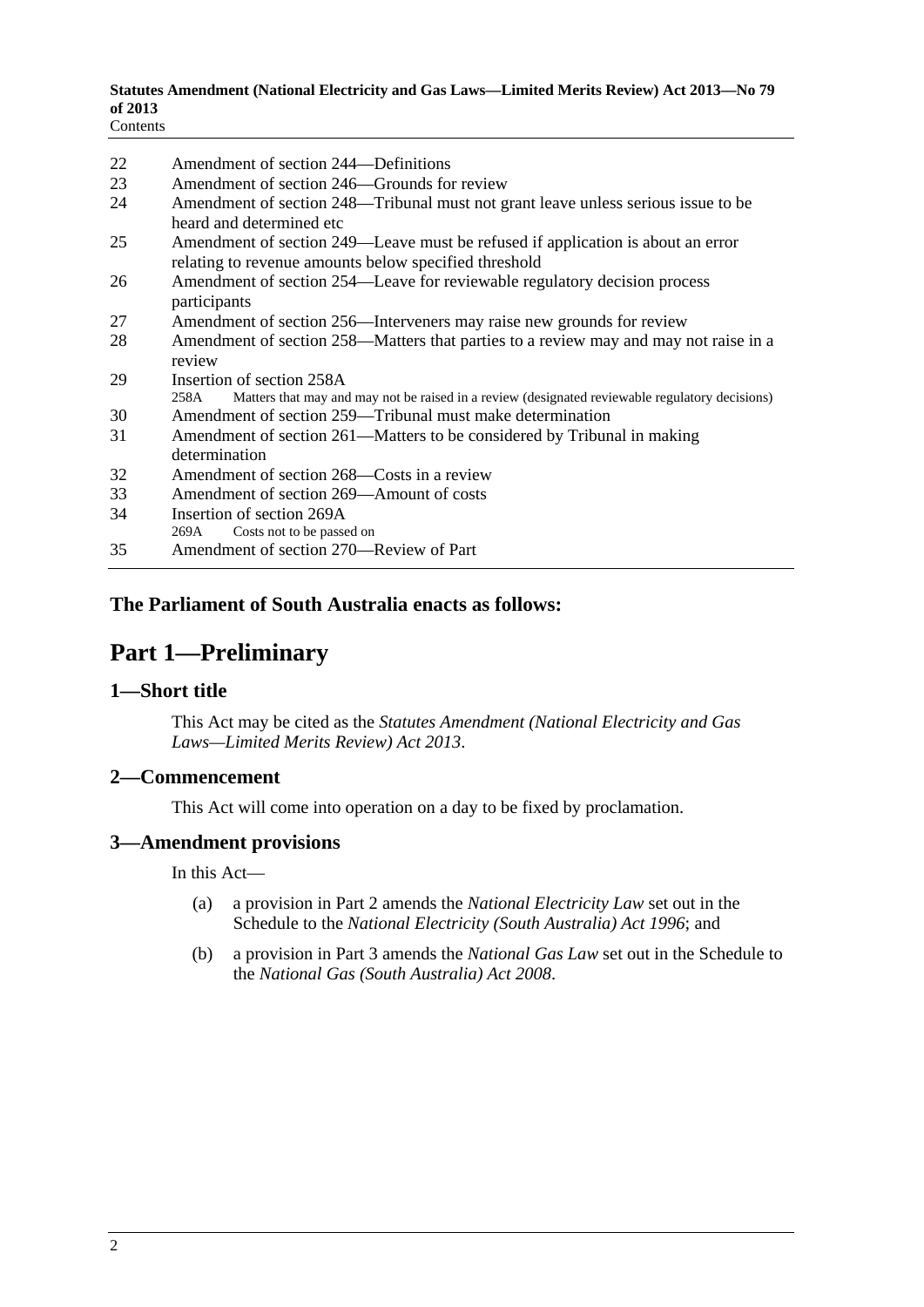### <span id="page-2-0"></span>**4—Amendment of section 2—Definitions**

(1) Section 2(1)—after the definition of *connection service* insert:

*constituent components*, in relation to a reviewable regulatory decision, means the matters that constitute the elements or components of the reviewable regulatory decision and on which that reviewable regulatory decision is based and includes—

- (a) matters that go to the making of the reviewable regulatory decision; and
- (b) decisions made by the AER for the purposes of the reviewable regulatory decision;
- (2) Section 2(1)—after the definition of *revenue and pricing principles* insert:

*reviewable regulatory decision* has the meaning given by section 71A;

(3) Section 2(1)—after the definition of *Tribunal* insert:

*user or consumer association* has the meaning given by section 71A;

*user or consumer interest group* has the meaning given by section 71A;

## **5—Amendment of section 16—Manner in which AER performs AER economic regulatory functions or powers**

Section 16(1)(b)—delete paragraph (b) and substitute:

- (b) if the function or power performed or exercised by the AER relates to the making of a distribution determination or transmission determination, ensure that—
	- (i) the regulated network service provider to whom the determination will apply; and
	- (ii) any affected Registered participant; and
	- (iii) if AEMO is affected by the determination—AEMO; and
	- (iv) network service users or prospective network service users of the relevant services that the AER considers have an interest in the determination; and
	- (v) any user or consumer associations or user or consumer interest groups that the AER considers have an interest in the determination,

are, in accordance with the Rules—

- (vi) informed of material issues under consideration by the AER; and
- (vii) given a reasonable opportunity to make submissions in respect of the determination before it is made; and
- (c) in relation to making a reviewable regulatory decision, specify—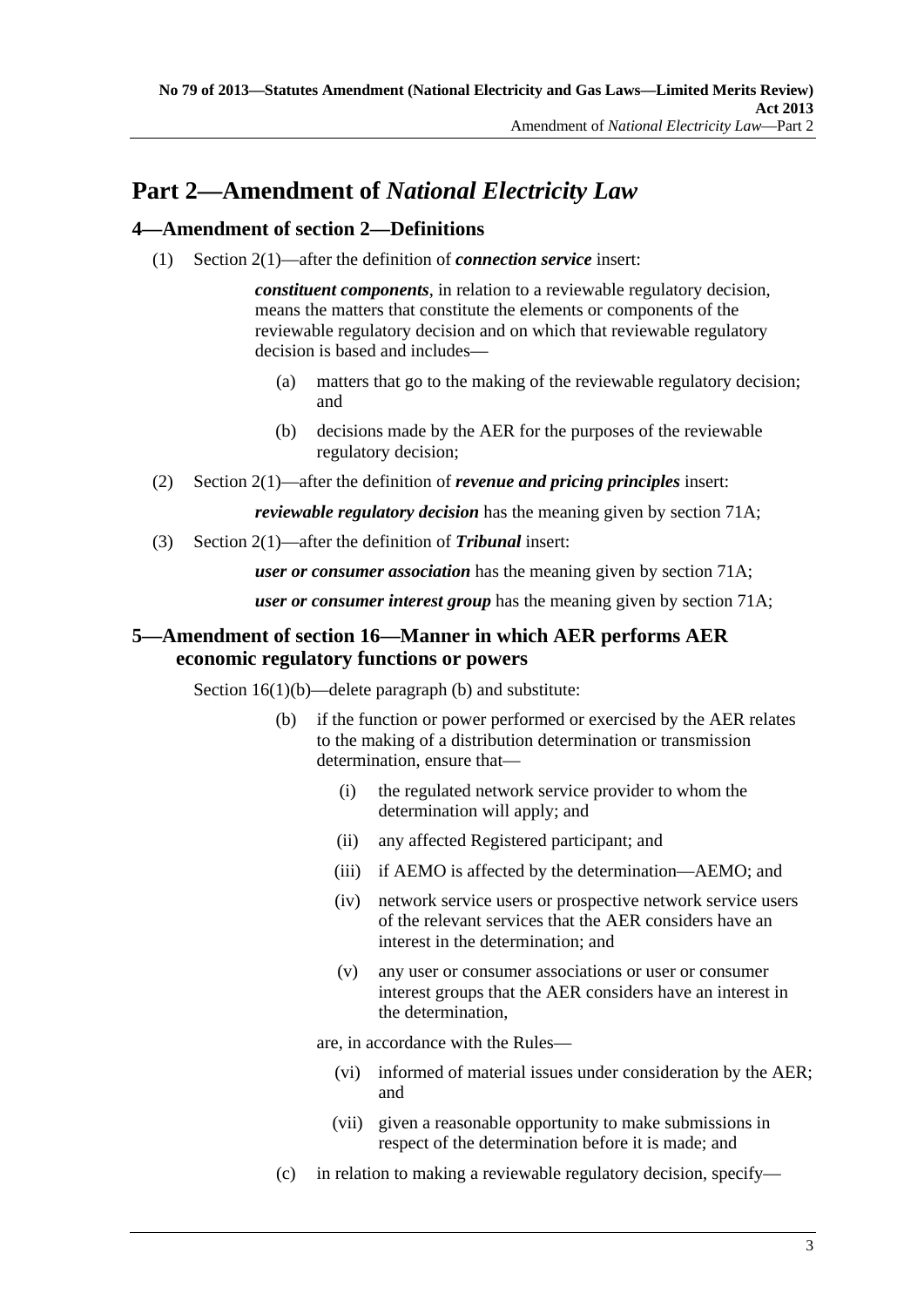- <span id="page-3-0"></span> (i) the manner in which the constituent components of the decision relate to each other; and
- (ii) the manner in which that interrelationship has been taken into account in the making of the reviewable regulatory decision; and
- (d) if the AER is making a reviewable regulatory decision and there are 2 or more possible reviewable regulatory decisions that will or are likely to contribute to the achievement of the national electricity objective—
	- (i) make the decision that the AER is satisfied will or is likely to contribute to the achievement of the national electricity objective to the greatest degree (the *preferable reviewable regulatory decision*); and
	- (ii) specify reasons as to the basis on which the AER is satisfied that the decision is the preferable reviewable regulatory decision.

#### **6—Insertion of section 28ZJ**

After section 28ZI insert:

#### **28ZJ—Record of reviewable regulatory decisions**

- (1) The AER must, in making a reviewable regulatory decision, keep a written record of decision related matter.
- (2) In this section—

*decision related matter*, in relation to a reviewable regulatory decision, means—

- (a) the decision and the written record of it and any written reasons for it; and
- (b) any document, proposal or information required or allowed under the Rules to be submitted as part of the process for the making of the decision; and
- (c) any written submissions made to the AER after the proposal to which the decision relates was lodged by a network service provider and before the decision was made; and
- (d) any reports and materials (including (but not limited to) consultant reports, data sets, models or other documents) considered by the AER in making the decision; and
- (e) any draft of the decision that has been released for consultation purposes; and
- (f) any submissions on the draft of the decision or the decision itself considered by the AER; and
- (g) the transcript of any hearing (if any) conducted by the AER for the purpose of making the decision.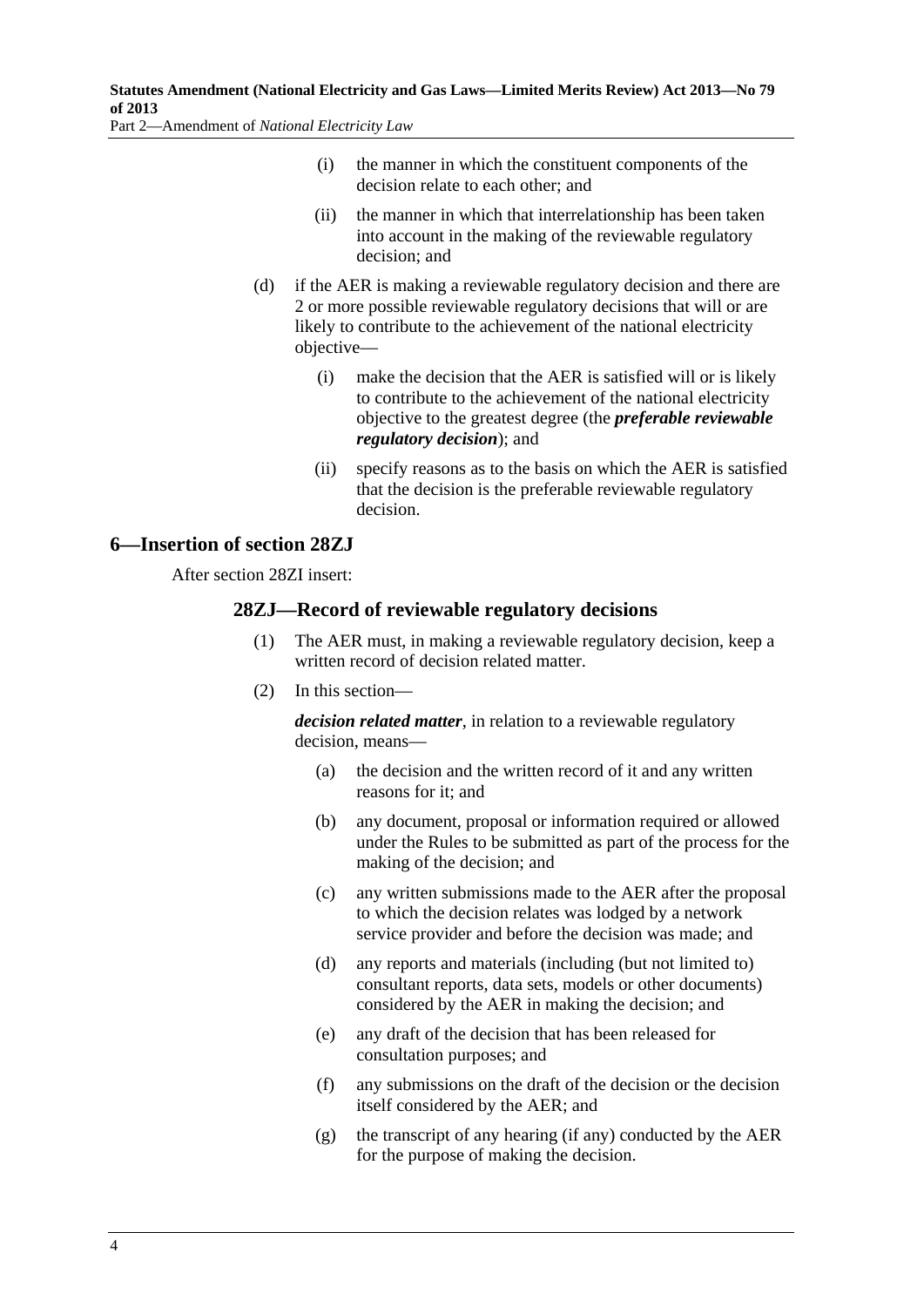### <span id="page-4-0"></span>**7—Amendment of section 71A—Definitions**

 (1) Section 71A, definition of *affected or interested person or body*, (b)—delete "user, prospective user" and substitute:

network service user, prospective network service user

- (2) Section 71A, definition of *affected or interested person or body*—after paragraph (c) insert:
	- (d) a reviewable regulatory decision process participant;
- (3) Section 71A—after the definition of *intervener* insert:

*materially preferable NEO decision*—see section 71P(2a)(c);

(4) Section 71A—after the definition of *reviewable regulatory decision* insert:

*reviewable regulatory decision process participant* means a person or body who, in relation to a reviewable regulatory decision that is being reviewed—

- (a) made a submission or comment in relation to the making of that decision within the time required under this Law or the Rules following an invitation to do so by the AER; or
- (b) made a submission or comment in relation to the making of that decision outside the time required under this Law or the Rules following an invitation to do so by the AER but which the AER chose to take into account in making that decision,

and includes a Minister of a participating jurisdiction;

#### **8—Amendment of section 71C—Grounds for review**

- (1) Section 71C—after subsection (1) insert:
	- (1a) An application under section 71B(1) must also specify the manner in which a determination made by the Tribunal varying the reviewable regulatory decision, or setting aside the reviewable regulatory decision and a fresh decision being made by the AER following remission of the matter to the AER by the Tribunal, on the basis of 1 or more grounds raised in the application, either separately or collectively, would, or would be likely to, result in a materially preferable NEO decision.
- (2) Section 71C(2)—after "subsection (1)" insert:

—

and the matter referred to in subsection (1a)

#### **9—Amendment of section 71E—Tribunal must not grant leave unless serious issue to be heard and determined etc**

Section 71E—delete "that there is a serious issue to be heard and determined as to whether a ground for review set out in section  $71C(1)$  exists." and substitute:

> (a) that there is a serious issue to be heard and determined as to whether a ground for review set out in section 71C(1) exists; and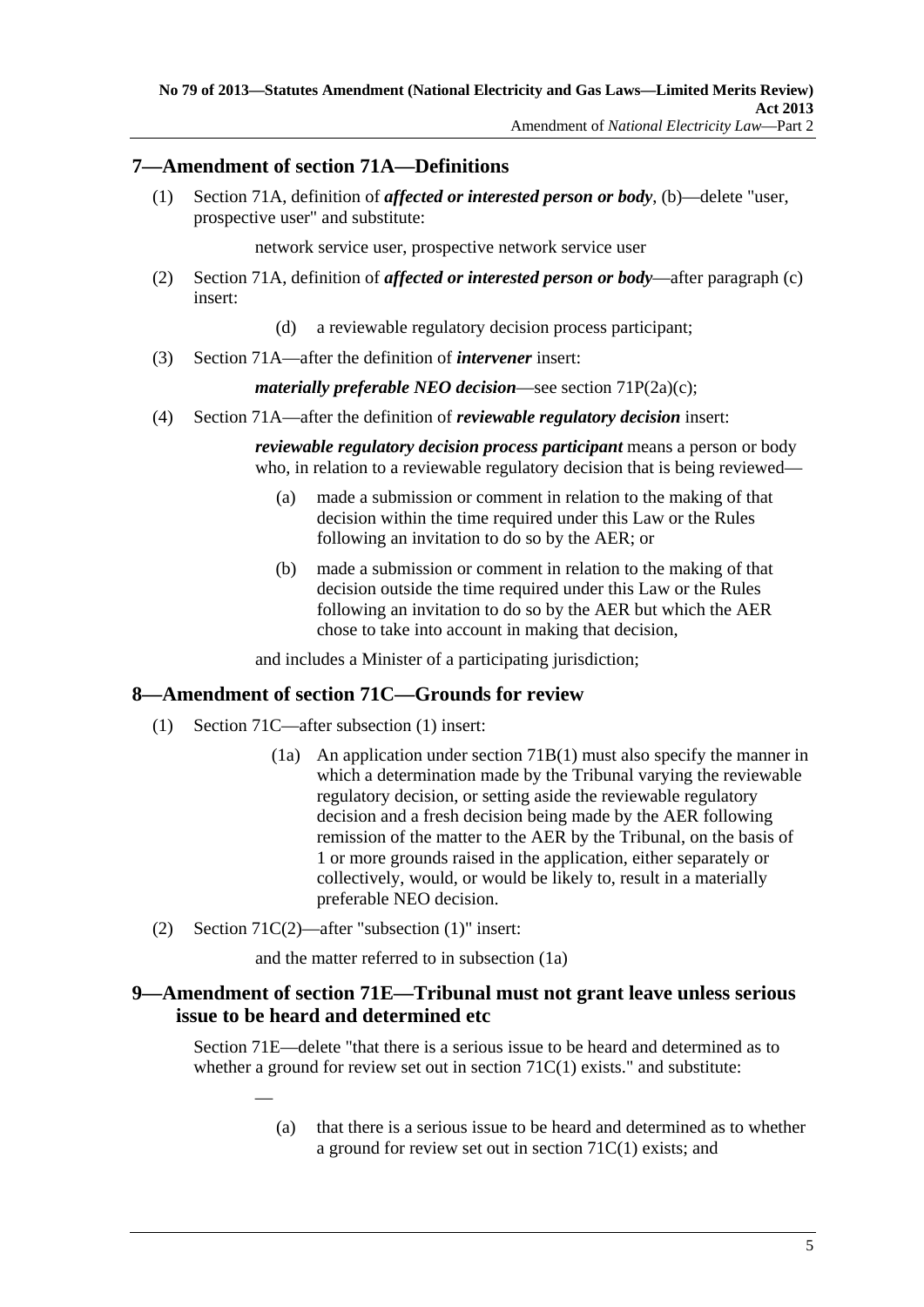<span id="page-5-0"></span> (b) that the applicant has established a *prima facie* case that a determination made by the Tribunal varying the reviewable regulatory decision, or setting aside the reviewable regulatory decision and a fresh decision being made by the AER following remission of the matter to the AER by the Tribunal, on the basis of 1 or more grounds raised in the application, either separately or collectively, would, or would be likely to, result in a materially preferable NEO decision.

## **10—Amendment of section 71K—Leave for reviewable regulatory decision process participants**

(1) Section 71K(1)—after "participant" insert:

(other than a user or consumer intervener)

(2) Section 71K(2)—delete subsection (2)

## **11—Amendment of section 71M—Interveners may raise new grounds for review**

- (1) Section 71M—after subsection (1) insert:
	- (1a) If an intervener raises a new ground for review under subsection (1), the intervener must also specify the manner in which a determination made by the Tribunal varying the reviewable regulatory decision, or setting aside the reviewable regulatory decision and a fresh decision being made by the AER following remission of the matter to the AER by the Tribunal, on the basis of 1 or more grounds raised in the notice of intervention or in the application for review, either separately or collectively, would, or would be likely to, result in a materially preferable NEO decision.
- (2) Section 71M(2)—after "subsection (1)" insert:

and the matter referred to in subsection (1a)

## **12—Substitution of section 71O**

Section 71O—delete the section and substitute:

## **71O—Matters that may and may not be raised in a review**

- (1) The AER, in a review under this Subdivision, may—
	- (a) respond to any matter raised by the applicant or an intervener; and
	- (b) raise any other matter that relates to—
		- (i) a ground for review; or
		- (ii) a matter raised in support of a ground for review; or
		- (iii) a matter relevant to the issues to be considered under section 71P(2a) and (2b).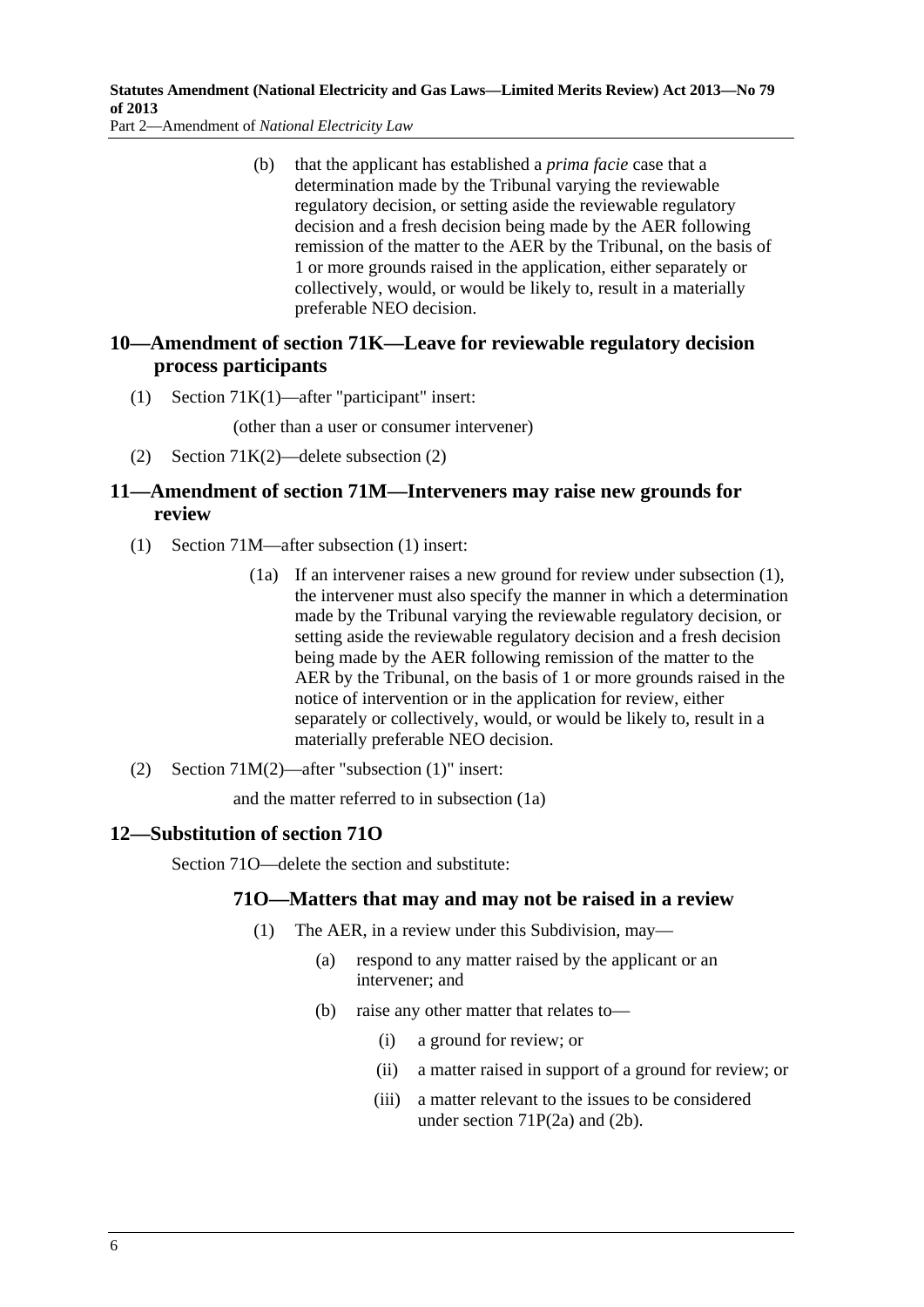- <span id="page-6-0"></span> (2) In a review under this Subdivision, the following provisions apply in relation to a person or body, other than the AER (and so apply at all stages of the proceedings before the Tribunal):
	- (a) a regulated network service provider to whom the reviewable regulatory decision being reviewed applies may not raise in relation to the issue of whether a ground for review exists or has been made out any matter that was not raised and maintained by the provider in submissions to the AER before the reviewable regulatory decision was made;
	- (b) a regulated network service provider whose commercial interests are materially affected by the reviewable regulatory decision being reviewed may not raise in relation to the issue of whether a ground for review exists or has been made out any matter that was not raised and maintained by the provider in submissions to the AER before the reviewable regulatory decision was made;
	- (c) an affected or interested person or body (other than a provider under [paragraph \(a\)](#page-6-0) or [\(b\)](#page-6-0)) may not raise in relation to the issue of whether a ground for review exists or has been made out any matter that was not raised by the person or body in a submission to the AER before the reviewable regulatory decision was made;
	- (d) subject to [paragraphs \(a\)](#page-6-0), [\(b\)](#page-6-0) and  $(c)$ 
		- (i) the applicant, or an intervener who has raised a new ground for review under section 71M, may raise any matter relevant to the issues to be considered under section 71P(2a) and (2b); and
		- (ii) any person or body, other than the applicant or an intervener who has raised a new ground for review under section 71M, may not raise any matter relevant to the issues to be considered under section 71P(2a) and (2b) unless it is in response to a matter raised by—
			- (A) the AER under subsection  $(1)(b)(iii)$ ; or
			- (B) the applicant under [subparagraph \(i\);](#page-6-0) or
			- (C) an intervener under [subparagraph \(i\)](#page-6-0).
- (3) For the purposes of subsection  $(2)(d)$ 
	- (a) a reference to an applicant includes a reference to a person or body who has applied to the Tribunal for leave to apply for a review under this Subdivision; and
	- (b) a reference to an intervener includes a reference to a person or body who has applied to the Tribunal for leave to intervene in a review under this Subdivision.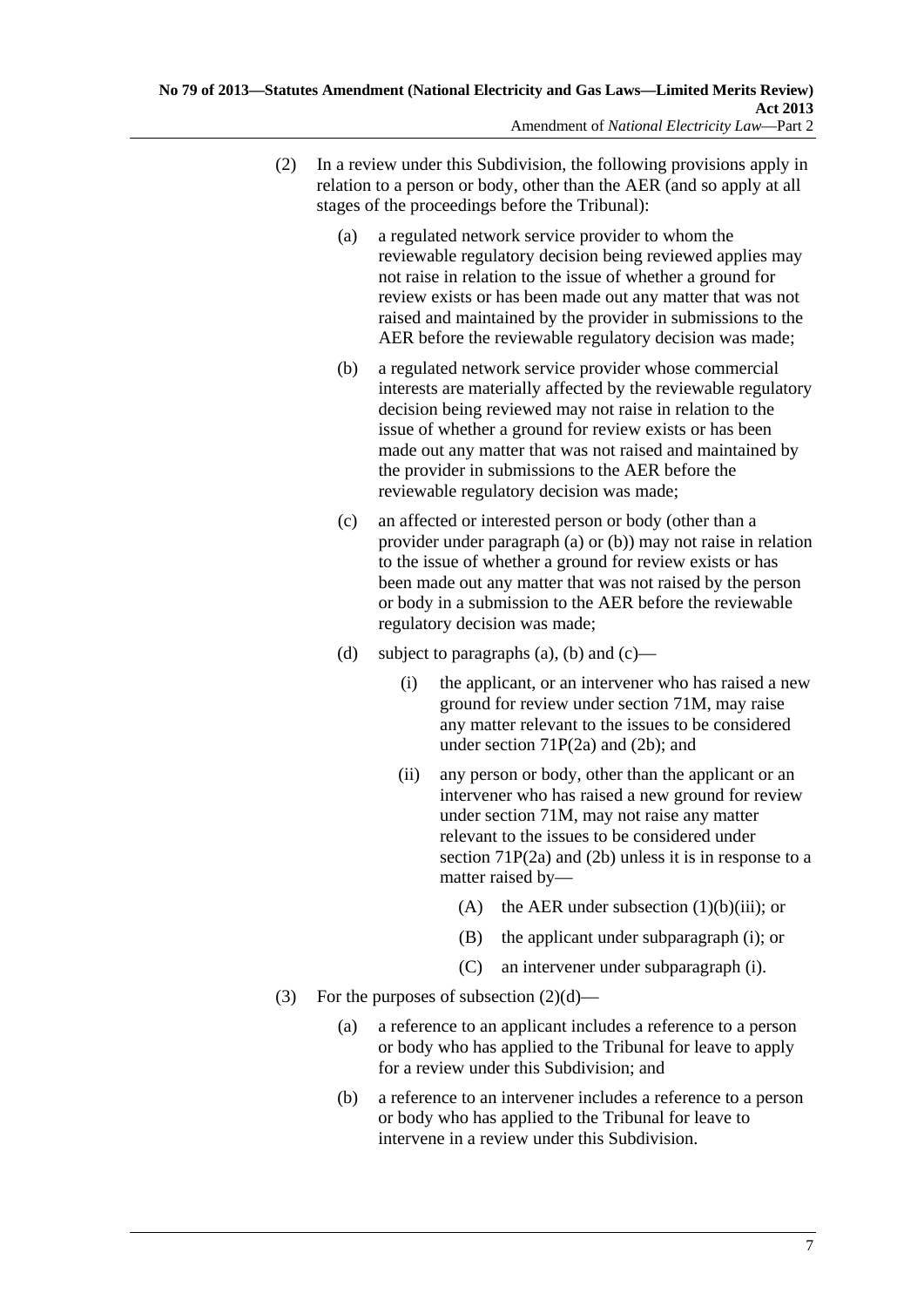#### <span id="page-7-0"></span>**13—Amendment of section 71P—Tribunal must make determination**

- (1) Section 71P(2)—delete subsection (2) and substitute:
	- (2) Subject to [subsection \(2a\)](#page-7-0), a determination under this section may—
		- (a) affirm the reviewable regulatory decision; or
		- (b) vary the reviewable regulatory decision; or
		- (c) set aside the reviewable regulatory decision and remit the matter back to the AER to make the decision again in accordance with any direction or recommendation of the Tribunal.
	- (2a) Despite [subsection \(2\),](#page-7-0) the Tribunal may only make a determination—
		- (a) to vary the reviewable regulatory decision under [subsection \(2\)\(b\)](#page-7-0); or
		- (b) to set aside the reviewable regulatory decision and remit the matter back to the AER under [subsection \(2\)\(c\),](#page-7-0)
		- if—
			- (c) the Tribunal is satisfied that to do so will, or is likely to, result in a decision that is materially preferable to the reviewable regulatory decision in making a contribution to the achievement of the national electricity objective (a *materially preferable NEO decision*) (and if the Tribunal is not so satisfied the Tribunal must affirm the decision); and
			- (d) in the case of a determination to vary the reviewable regulatory decision—the Tribunal is satisfied that to do so will not require the Tribunal to undertake an assessment of such complexity that the preferable course of action would be to set aside the reviewable regulatory decision and remit the matter to the AER to make the decision again.
	- (2b) In connection with the operation of [subsection \(2a\)](#page-7-0) (and without limiting any other matter that may be relevant under this Law)—
		- (a) the Tribunal must consider how the constituent components of the reviewable regulatory decision interrelate with each other and with the matters raised as a ground for review; and
		- (b) without limiting [paragraph \(a\),](#page-7-0) the Tribunal must take into account the revenue and pricing principles (in the same manner in which the AER is to take into account these principles under section 16); and
		- (c) the Tribunal must, in assessing the extent of contribution to the achievement of the national electricity objective, consider the reviewable regulatory decision as a whole; and
		- (d) the following matters must not, in themselves, determine the question about whether a materially preferable NEO decision exists: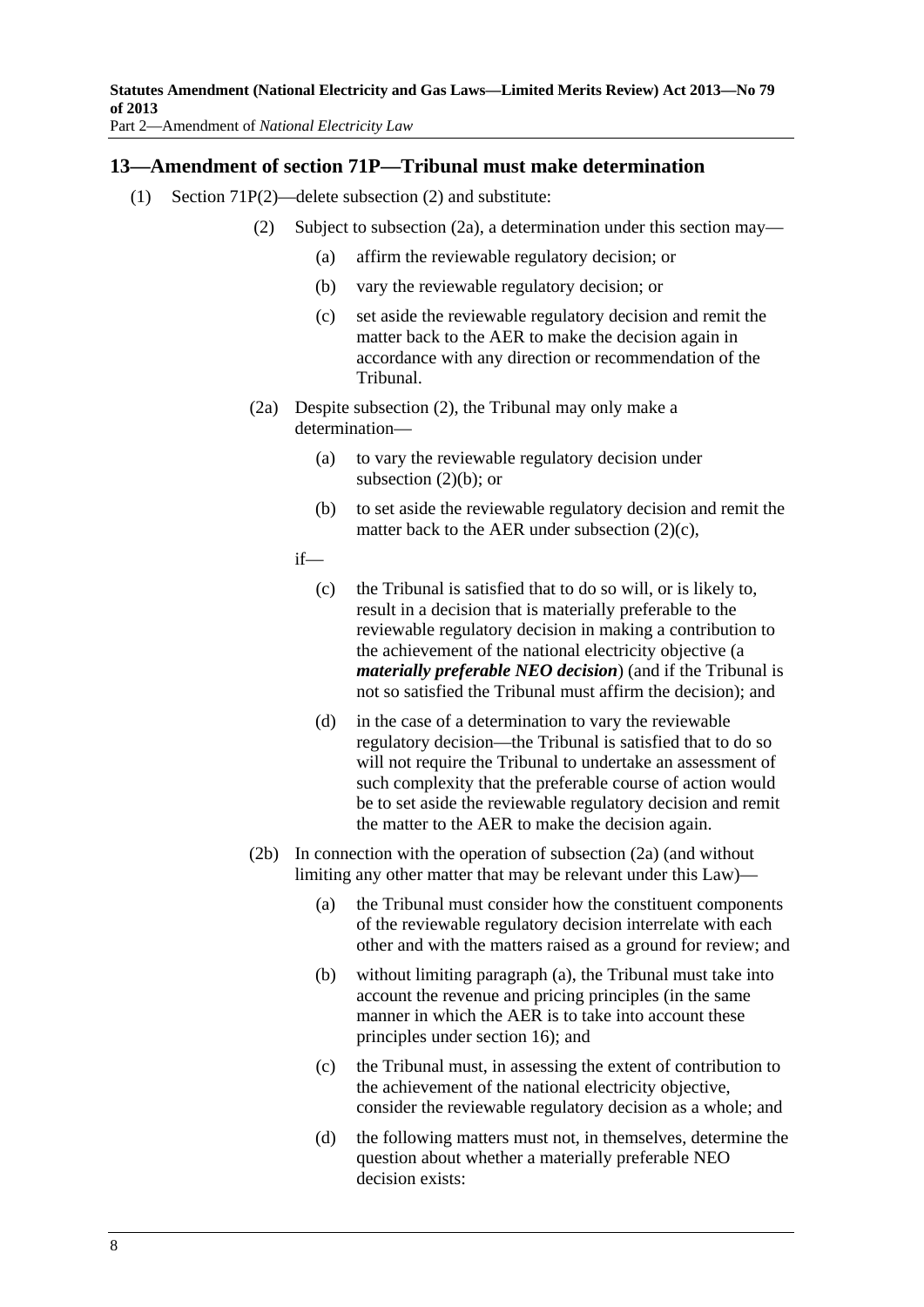- <span id="page-8-0"></span> (i) the establishment of a ground for review under section  $71C(1)$ ;
- (ii) consequences for, or impacts on, the average annual regulated revenue of a regulated network service provider;
- (iii) that the amount that is specified in or derived from the reviewable regulatory decision exceeds the amount specified in section 71F(2).
- (2c) If the Tribunal makes a determination under subsection  $(2)(b)$  or  $(c)$ , the Tribunal must specify in its determination—
	- (a) the manner in which it has taken into account the interrelationship between the constituent components of the reviewable regulatory decision and how they relate to the matters raised as a ground for review as contemplated by [subsection \(2b\)\(a\)](#page-7-0); and
	- (b) in the case of a determination to vary the reviewable regulatory decision—the reasons why it is proceeding to make the variation in view of the requirements of [subsection \(2a\)\(d\)](#page-7-0).
- (2) Section 71P(3)—after " $(2)(a)$ " insert:

or (b)

- (3) Section 71P(4)—delete subsection (4)
- (4) Section 71P(5)—delete "setting aside or varying" and substitute:

varying or setting aside

## **14—Amendment of section 71R—Matters to be considered by Tribunal in making determination**

- (1) Section 71R(1)—delete subsection (1) and substitute:
	- (1) Subject to this section, the Tribunal, in acting under this Division with respect to a reviewable regulatory decision—
		- (a) must not consider any matter other than review related matter (and any matter arising as a result of consultation under [paragraph \(b\)](#page-8-0)); and
		- (b) must, before making a determination, take reasonable steps to consult with (in such manner as the Tribunal thinks appropriate)—
			- (i) network service users and prospective network service users of the relevant services; and
			- (ii) any user or consumer associations or user or consumer interest groups,

that the Tribunal considers have an interest in the determination, other than a user or consumer association or a user or consumer interest group that is a party to the review.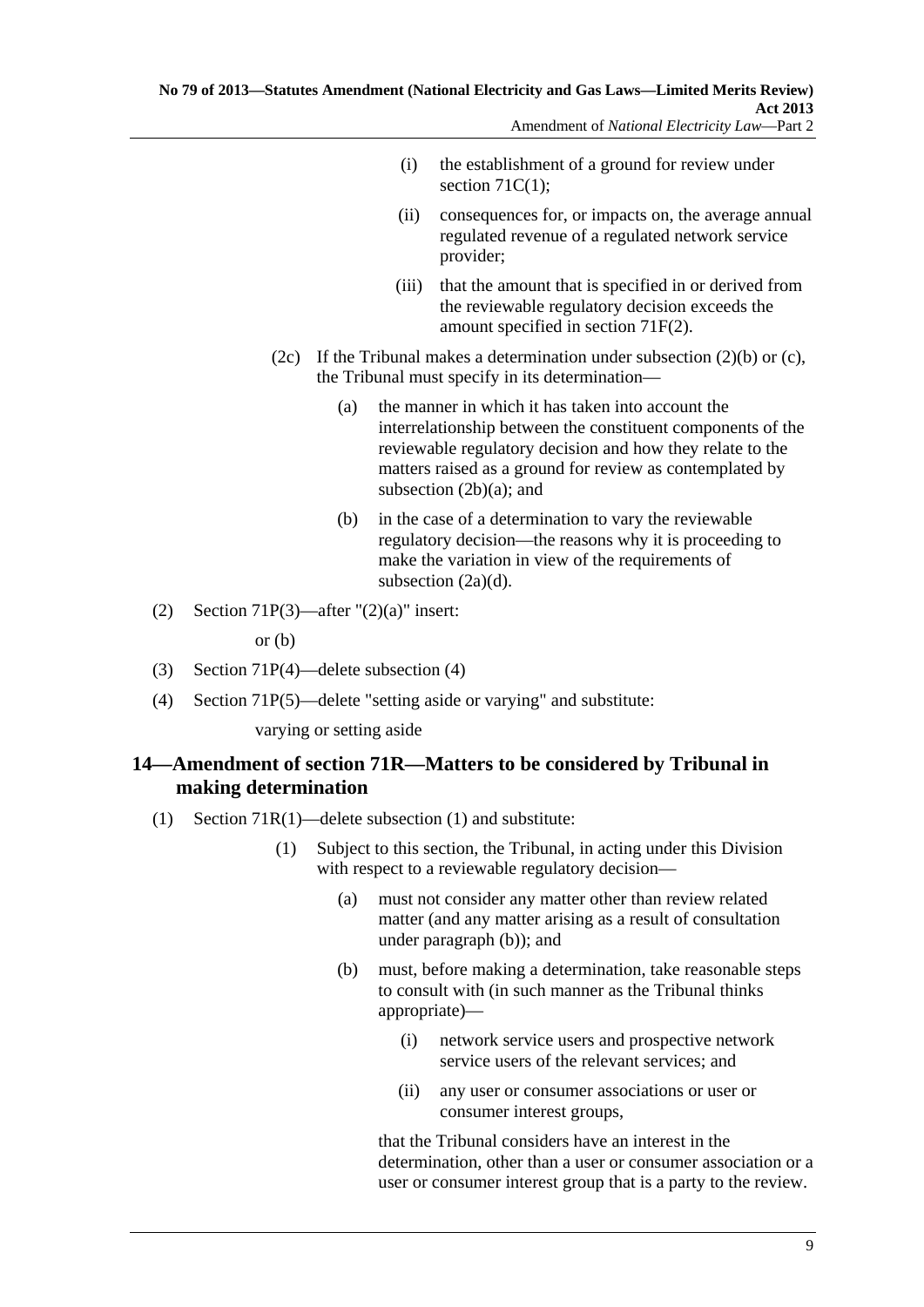- <span id="page-9-0"></span>(2) Section 71R(2)—delete subsection (2)
- (3) Section 71R(3)—delete subsection (3) and substitute:
	- (3) If in a review the Tribunal is of the view that a ground for review has been made out, the Tribunal may, on application by a party to the review, allow new information or material to be submitted if the party can establish to the satisfaction of the Tribunal that the information or material—
		- (a) was publicly available or known to be available to the AER when it was making the reviewable regulatory decision; or
		- (b) would assist the Tribunal on any aspect of the determination to be made and was not unreasonably withheld from the AER when it was making the reviewable regulatory decision,

and was (in the opinion of the Tribunal) information or material that the AER would reasonably have been expected to have considered when it was making the reviewable regulatory decision.

(4) Section 71R(5)—delete "Subsection (5)" and substitute:

Subsection (4)

- (5) Section 71R—after subsection (5) insert:
	- (5a) In addition, if in a review the Tribunal is of the view—
		- (a) that a ground for review has been made out; and
		- (b) that it would assist the Tribunal to obtain information or material under this subsection in order to determine whether a materially preferable NEO decision exists,

the Tribunal may, on its own initiative, take steps to obtain that information or material (including by seeking evidence from such persons as it thinks fit).

- (5b) The action taken by a person acting in response to steps taken by the Tribunal under [subsection \(5a\)](#page-9-0) must be limited to considering decision related matter under section 28ZJ.
- (6) Section 71R(6), definition of *review related matter*—delete the definition and substitute:

#### *review related matter* means—

- (a) the application for review; and
- (b) a notice raising new grounds for review filed by an intervener; and
- (c) the submissions made to the Tribunal by the parties to the review; and
- (d) decision related matter under section 28ZJ; and
- (e) any other matter properly before the Tribunal in connection with the relevant proceedings.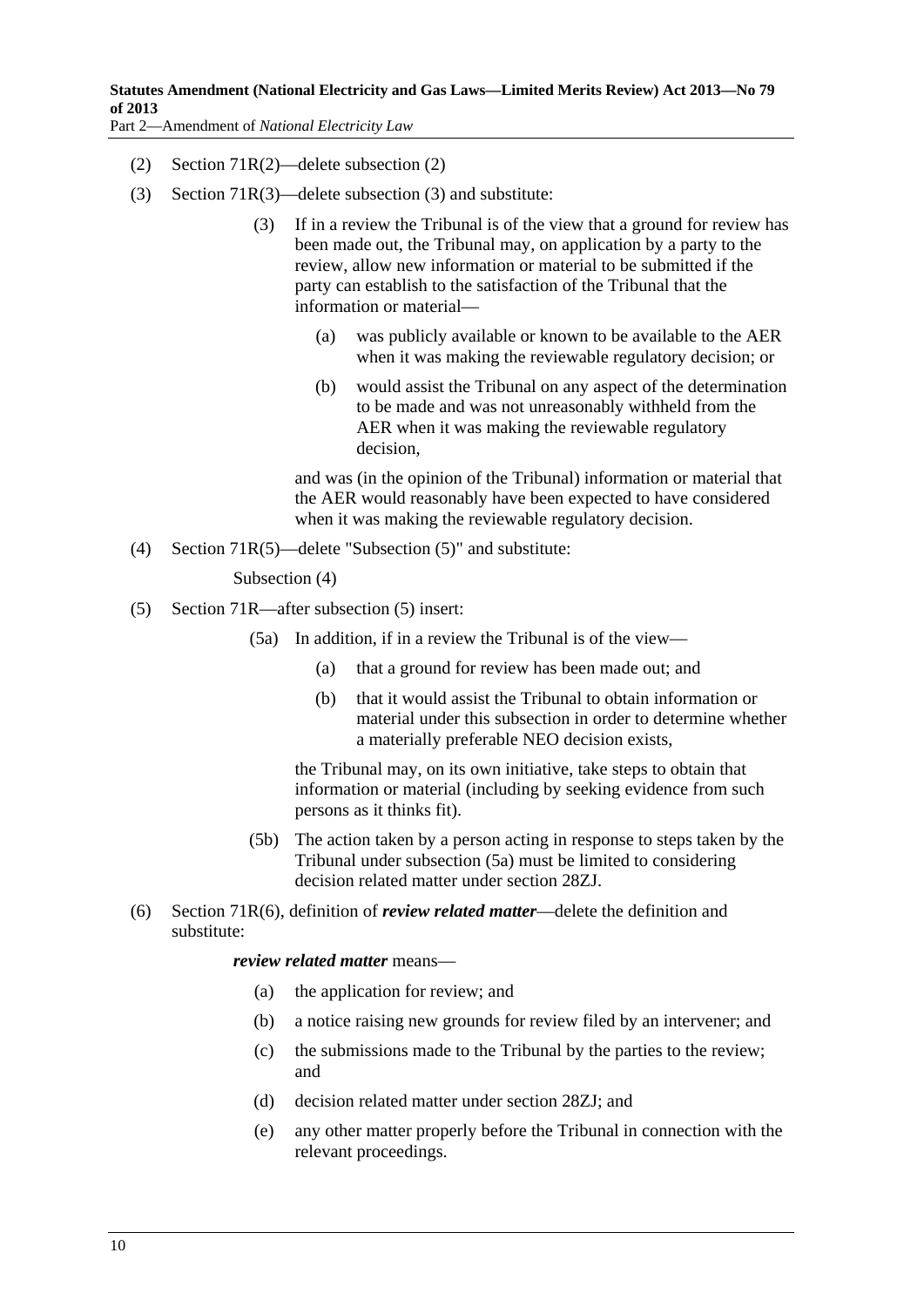## <span id="page-10-0"></span>**15—Amendment of section 71X—Costs in a review**

Section  $71X(2)(c)$ —before "the submissions" insert:

in the case of an order relating to the AER—

### **16—Amendment of section 71Y—Amount of costs**

(1) Section 71Y—after "Division," insert:

other than an order for costs against a small/medium user or consumer intervener,

- (2) Section 71Y—after its present contents as amended by this section (now to be designated as subsection (1)) insert:
	- (2) If the Tribunal makes an order for costs against a small/medium user or consumer intervener in favour of another party in a review under this Division, the order must be limited to the payment of the reasonable administrative costs (as determined by the Tribunal) of that other party.

#### **17—Insertion of section 71YA**

After section 71Y insert:

#### **71YA—Costs not to be passed on**

- (1) This section applies to any expenditure or cost that a network service provider incurs, or is forecast to incur, as a result of or incidental to a review under this Division, including costs awarded under section 71X.
- (2) A network service provider—
	- (a) must not, for the purposes of a network revenue or pricing determination, include as part of its capital expenditure or operating expenditure any expenditure or cost to which this section applies; and
	- (b) must not recover from end users or seek a pass through of any expenditure or cost to which this section applies.
- (3) This section applies despite any provision to the contrary in this Law, the Rules or a network revenue or pricing determination (and this section prevails to the extent of any inconsistency between such a provision and this section).

#### **18—Amendment of section 71Z—Review of Division**

Section 71Z(1)—delete subsection (1) and substitute:

- (1) The MCE must initiate a review of the Tribunal's role under this Division by 1 December 2016.
- (1a) The review will be undertaken by a person nominated by the MCE.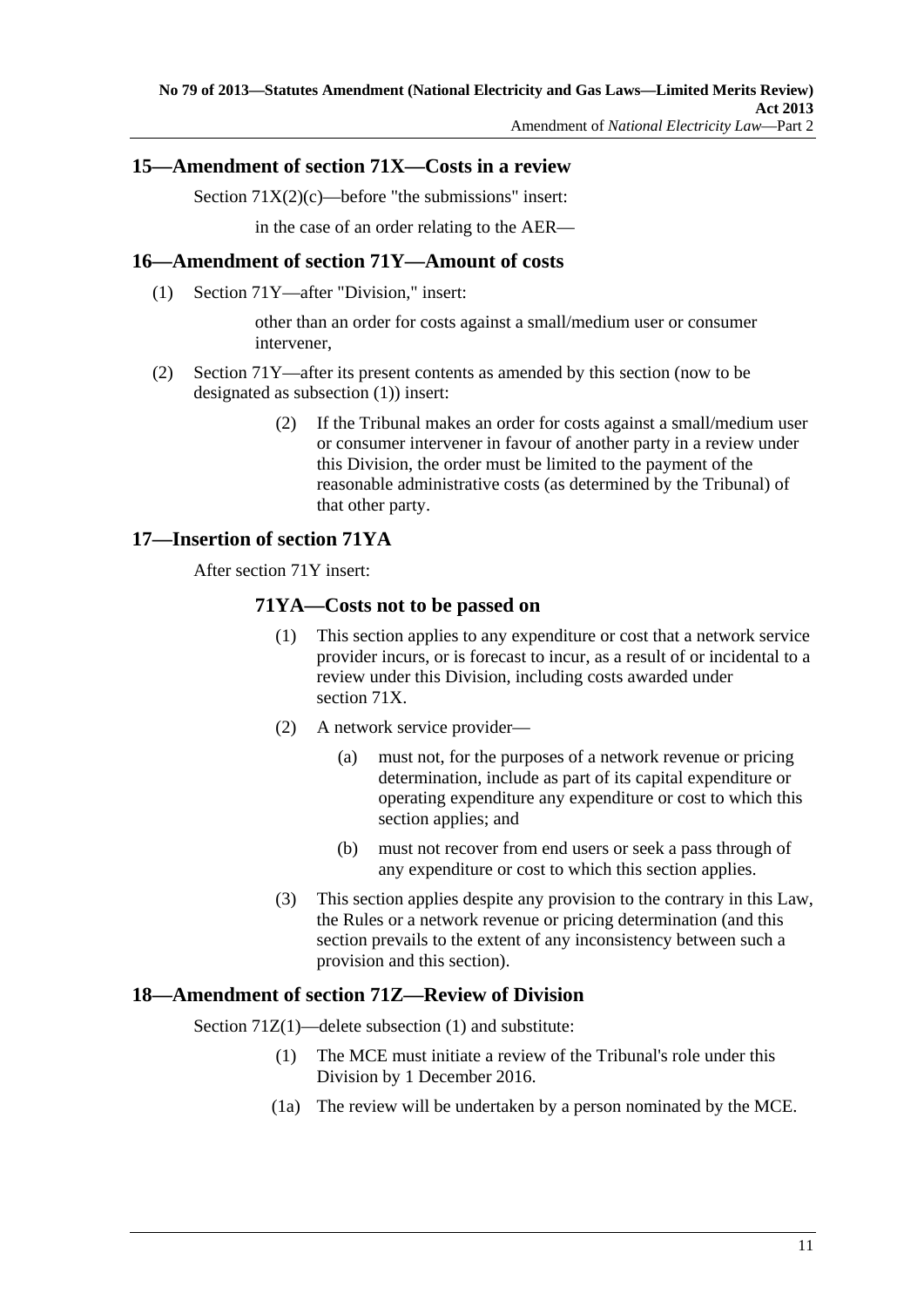## <span id="page-11-0"></span>**Part 3—Amendment of** *National Gas Law*

#### **19—Amendment of section 2—Definitions**

(1) Section 2(1)—after the definition of *conduct provision* insert:

*constituent components*, in relation to a designated reviewable regulatory decision, means the matters that constitute the elements or components of the designated reviewable regulatory decision and on which that designated reviewable regulatory decision is based and includes—

- (a) matters that go to the making of the designated reviewable regulatory decision; and
- (b) decisions made by the AER for the purposes of the designated reviewable regulatory decision;
- (2) Section 2(1)—after the definition of *designated pipeline* insert:

*designated reviewable regulatory decision* means an applicable access arrangement decision (other than a full access arrangement decision that does not approve a full access arrangement);

(3) Section 2(1)—after the definition of *revenue and pricing principles* insert:

*reviewable regulatory decision* has the meaning given by section 244;

(4) Section 2(1)—after the definition of *user* insert:

*user or consumer association* has the meaning given by section 244;

*user or consumer interest group* has the meaning given by section 244;

#### **20—Amendment of section 28—Manner in which AER must perform or exercise AER economic regulatory functions or powers**

Section 28(1)—delete subsection (1) and substitute:

- (1) The AER must, in performing or exercising an AER economic regulatory function or power—
	- (a) perform or exercise that function or power in a manner that will or is likely to contribute to the achievement of the national gas objective; and
	- (b) if the AER is making a designated reviewable regulatory decision—
		- (i) ensure that—
			- (A) the covered pipeline service provider that provides the pipeline services to which the applicable access arrangement decision will apply; and
			- (B) users or prospective users of the pipeline services that the AER considers have an interest in the matter; and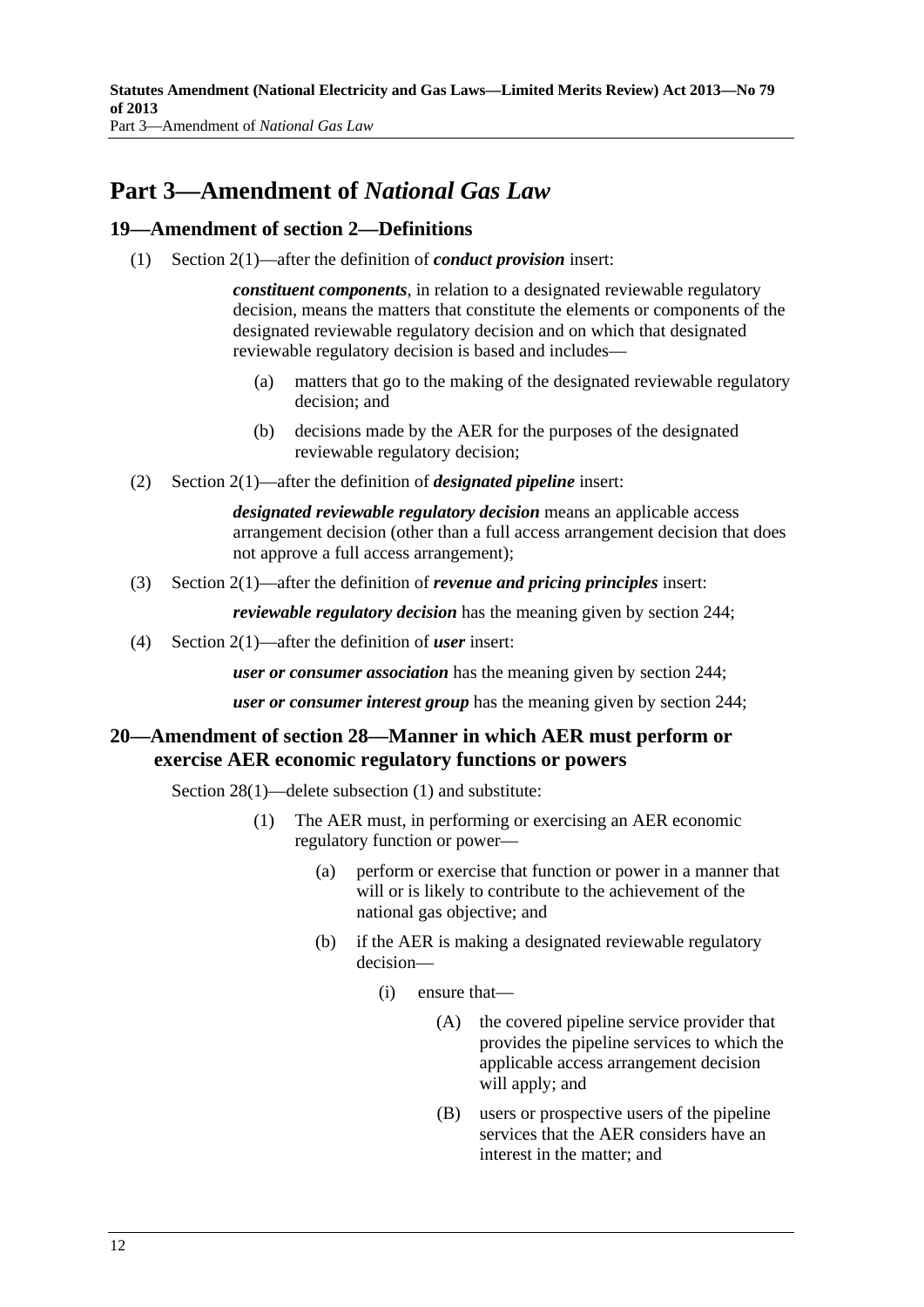<span id="page-12-0"></span> (C) any user or consumer associations or user or consumer interest groups that the AER considers have an interest in the matter,

are, in accordance with the Rules—

- (D) informed of the material issues under consideration by the AER; and
- (E) given a reasonable opportunity to make submissions in respect of the decision before it is made; and
- (ii) specify—
	- (A) the manner in which the constituent components of the decision relate to each other; and
	- (B) the manner in which that interrelationship has been taken into account in the making of the decision; and
- (iii) if there are 2 or more possible designated reviewable regulatory decisions that will or are likely to contribute to the achievement of the national gas objective—
	- (A) make the decision that the AER is satisfied will or is likely to contribute to the achievement of the national gas objective to the greatest degree (the *preferable designated reviewable regulatory decision*); and
	- (B) specify reasons as to the basis on which the AER is satisfied that the decision is the preferable designated reviewable regulatory decision.

## **21—Insertion of section 68C**

After section 68B insert:

## **68C—Record of designated reviewable regulatory decisions**

 (1) The AER must, in making a designated reviewable regulatory decision, keep a written record of decision related matter.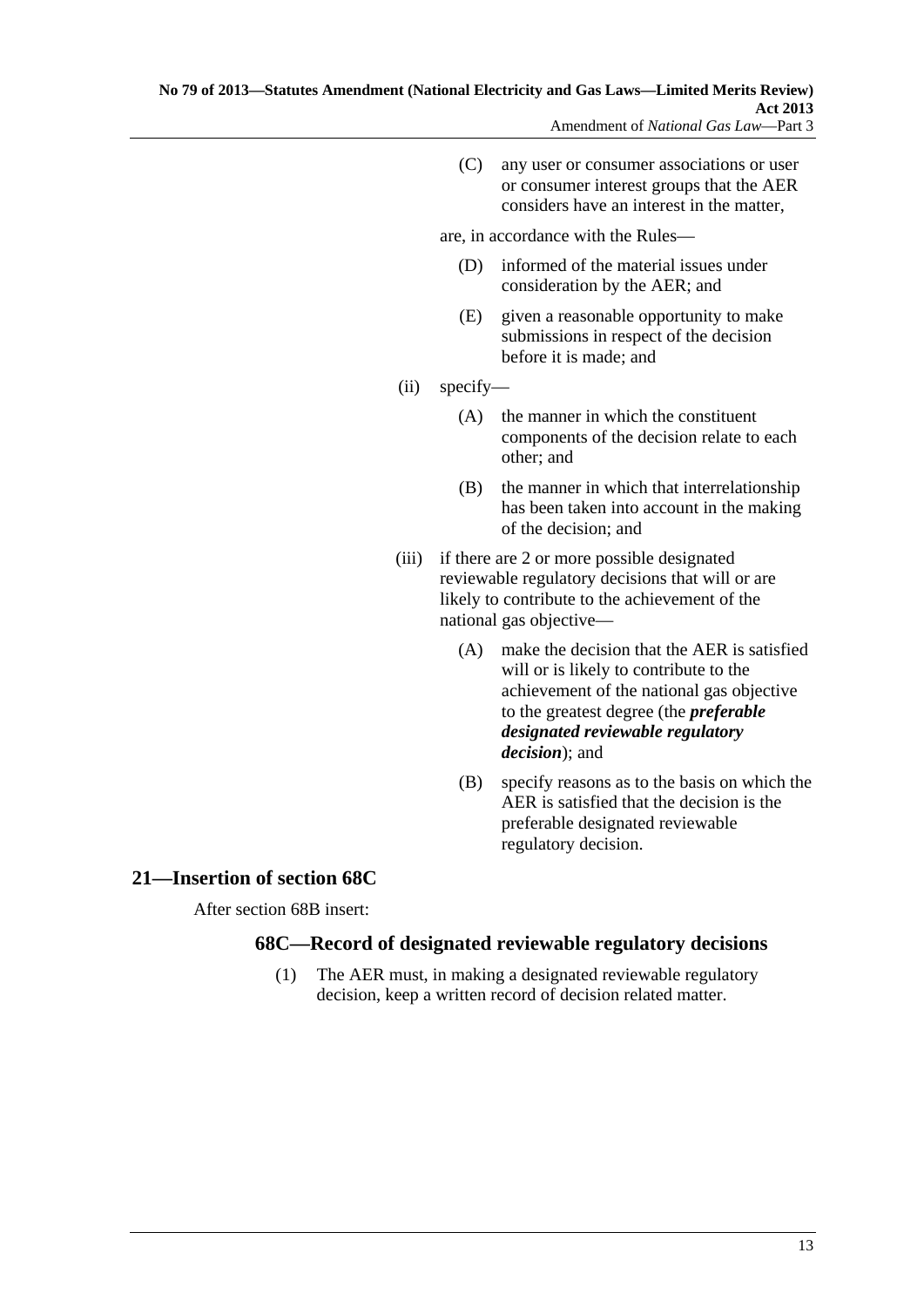<span id="page-13-0"></span>

(2) In this section—

*decision related matter*, in relation to a designated reviewable regulatory decision, means—

- (a) the decision and the written record of it and any written reasons for it (including (if relevant) the reasons of the AER for a decision of the AER not to approve the access arrangement or proposed revisions to the applicable access arrangement (as the case may be)); and
- (b) any document, proposal or information required or allowed under the Rules to be submitted as part of the process for the making of the decision; and
- (c) any written submissions made to the AER after the proposed access arrangement or proposed revisions to the applicable access arrangement (as the case may be) to which the decision relates were submitted to the AER and before the decision was made; and
- (d) any reports and materials (including (but not limited to) consultant reports, data sets, models or other documents) considered by the AER in making the decision; and
- (e) any draft of the decision that has been released for public consultation (including (if relevant) a draft of the reasons of the AER for a decision of the AER not to approve the access arrangement or proposed revisions to the applicable access arrangement (as the case may be)); and
- (f) any submissions on the draft of the decision or the decision itself (including (if relevant) submissions on the draft of the reasons of the AER for a decision of the AER not to approve the access arrangement or proposed revisions to the applicable access arrangement (as the case may be)) considered by the AER; and
- (g) the transcript of any hearing (if any) conducted by the AER for the purpose of making the decision.

#### **22—Amendment of section 244—Definitions**

- (1) Section 244, definition of *affected or interested person or body*—after paragraph (c) insert:
	- (ca) a reviewable regulatory decision process participant;
- (2) Section 244—after the definition of *intervener* insert:

#### *materially preferable designated NGO decision*—see section 259(4a)(c);

- (3) Section 244, definition of *reviewable regulatory decision*, (d)—delete paragraph (d) and substitute:
	- (d) a designated reviewable regulatory decision; or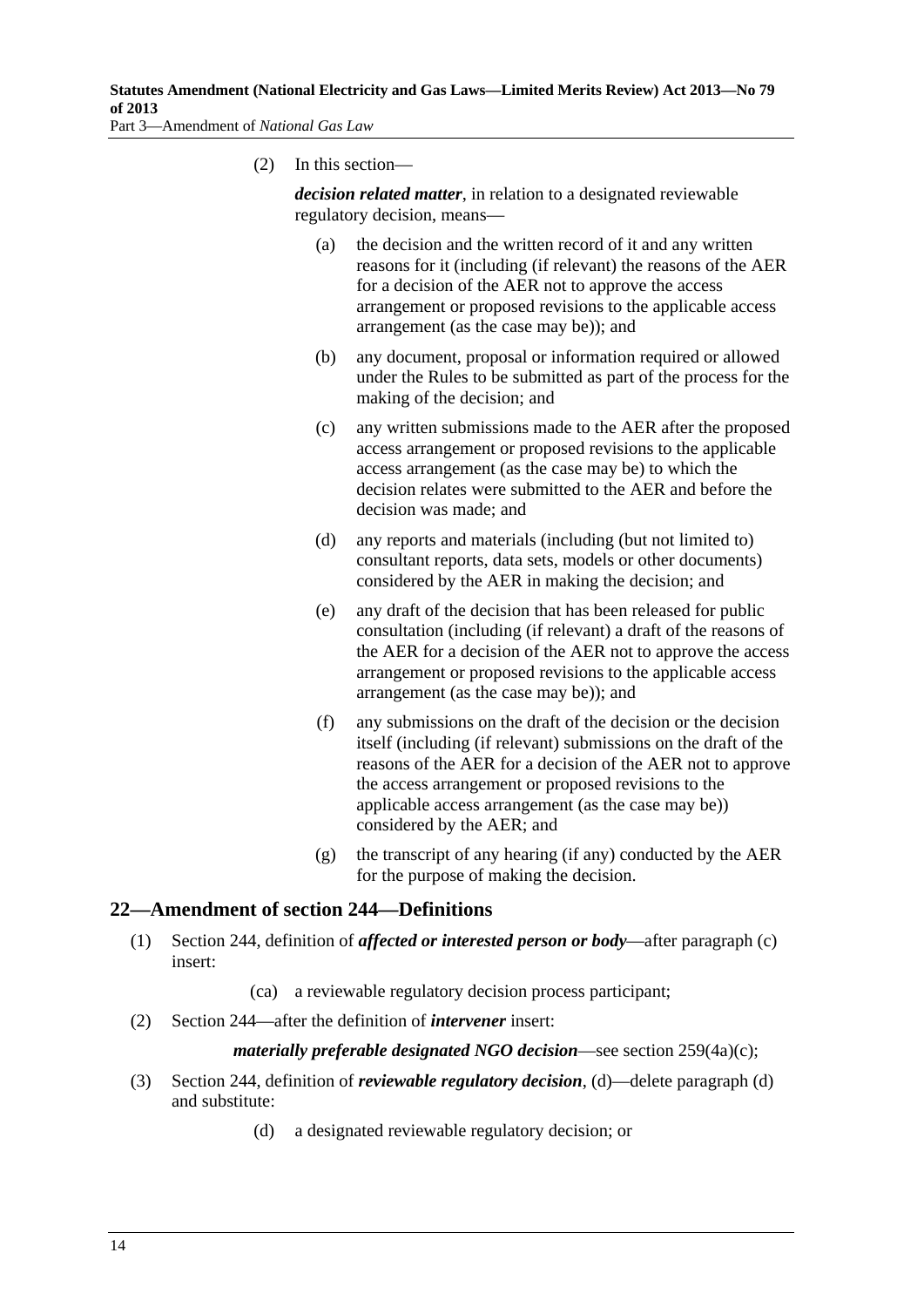<span id="page-14-0"></span>(4) Section 244—after the definition of *reviewable regulatory decision* insert:

*reviewable regulatory decision process participant* means a person or body who, in relation to a reviewable regulatory decision that is being reviewed—

- (a) made a submission or comment in relation to the making of that decision within the time required under this Law or the Rules following an invitation to do so by the original decision maker; or
- (b) made a submission or comment in relation to the making of that decision outside the time required under this Law or the Rules following an invitation to do so by the original decision maker but which the original decision maker chose to take into account in the making of that decision,

and includes, in relation to a designated reviewable regulatory decision, a Minister of a participating jurisdiction;

## **23—Amendment of section 246—Grounds for review**

- (1) Section 246—after subsection (1) insert:
	- (1a) An application under section 245(1) that relates to a designated reviewable regulatory decision must also specify the manner in which a determination made by the Tribunal varying the designated reviewable regulatory decision, or setting aside the designated reviewable regulatory decision and a fresh decision being made by the AER following remission of the matter to the AER by the Tribunal, on the basis of 1 or more grounds raised in the application, either separately or collectively, would, or would be likely to, result in a materially preferable designated NGO decision.
- (2) Section 246(2)—after "subsection (1)" insert:

—

and the matter referred to in subsection (1a)

## **24—Amendment of section 248—Tribunal must not grant leave unless serious issue to be heard and determined etc**

Section 248—delete "that there is a serious issue to be heard and determined as to whether a ground for review set out in section 246(1) exists." and substitute:

- (a) that there is a serious issue to be heard and determined as to whether a ground for review set out in section 246(1) exists; and
- (b) in the case of a designated reviewable regulatory decision—that the applicant has established a *prima facie* case that a determination made by the Tribunal varying the designated reviewable regulatory decision, or setting aside the designated reviewable regulatory decision and a fresh decision being made by the AER following remission of the matter to the AER by the Tribunal, on the basis of 1 or more grounds raised in the application, either separately or collectively, would, or would be likely to, result in a materially preferable designated NGO decision.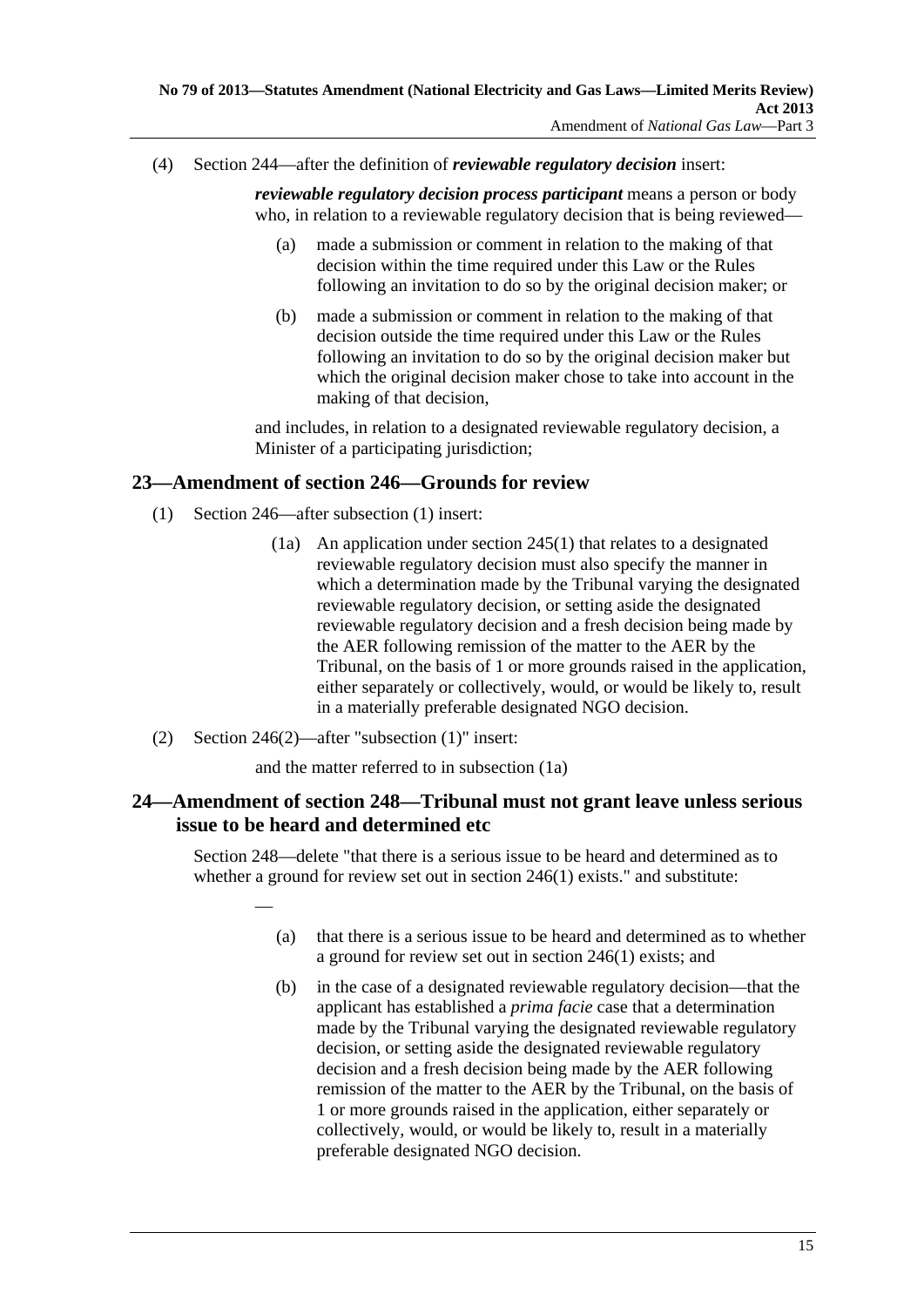<span id="page-15-0"></span>Part 3—Amendment of *National Gas Law*

#### **25—Amendment of section 249—Leave must be refused if application is about an error relating to revenue amounts below specified threshold**

Section 249(1)(a)—after "an error in a" insert:

designated

### **26—Amendment of section 254—Leave for reviewable regulatory decision process participants**

(1) Section 254(1)—after "participant" insert:

(other than a user or consumer intervener)

(2) Section 254(2)—delete subsection (2)

#### **27—Amendment of section 256—Interveners may raise new grounds for review**

- (1) Section 256—after subsection (1) insert:
	- (1a) If an intervener raises a new ground for review under subsection (1) in relation to a designated reviewable regulatory decision, the intervener must also specify the manner in which a determination made by the Tribunal varying the designated reviewable regulatory decision, or setting aside the designated reviewable regulatory decision and a fresh decision being made by the AER following remission of the matter to the AER by the Tribunal, on the basis of 1 or more grounds raised in the notice of intervention or in the application for review, either separately or collectively, would, or would be likely to, result in a materially preferable designated NGO decision.
- (2) Section 256(2)—after "subsection (1)" insert:

and the matter referred to in subsection (1a)

#### **28—Amendment of section 258—Matters that parties to a review may and may not raise in a review**

Section 258—before subsection (1) insert:

 (a1) This section does not apply to a designated reviewable regulatory decision (see section 258A).

#### **29—Insertion of section 258A**

After section 258 insert:

#### **258A—Matters that may and may not be raised in a review (designated reviewable regulatory decisions)**

- (1) This section applies to a designated reviewable regulatory decision.
- (2) The AER, in a review of a decision to which this section applies, may—
	- (a) respond to any matter raised by the applicant or an intervener; and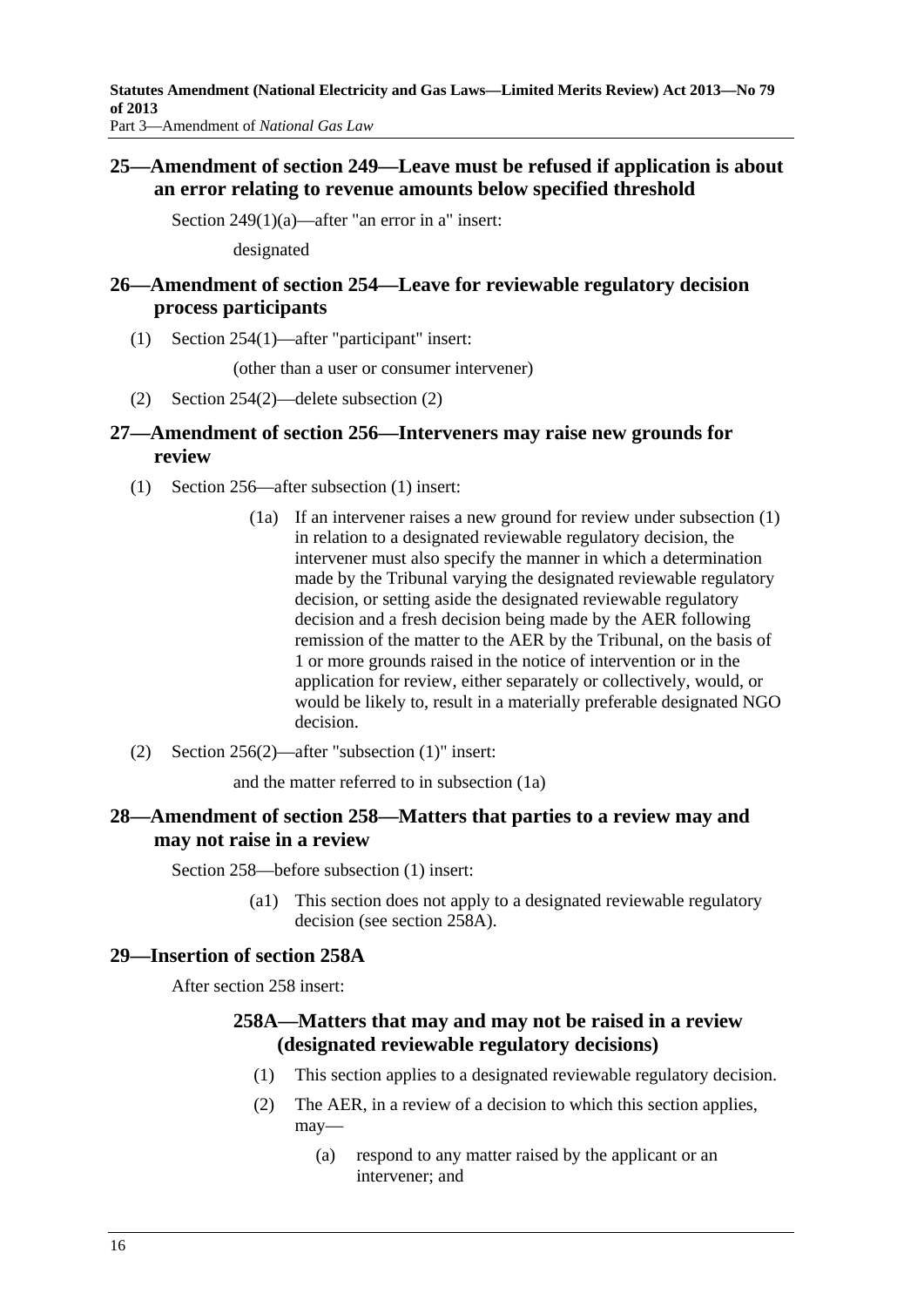- <span id="page-16-0"></span> (b) raise any other matter that relates to—
	- (i) a ground for review; or
	- (ii) a matter raised in support of a ground for review; or
	- (iii) a matter relevant to the issues to be considered under section 259(4a) and (4b).
- (3) In a review of a decision to which this section applies, the following provisions apply in relation to a person or body, other than the AER (and so apply at all stages of the proceedings before the Tribunal):
	- (a) a covered pipeline service provider that provides the pipeline services to which the decision being reviewed applies may not raise in relation to the issue of whether a ground for review exists or has been made out any matter that was not raised and maintained by the provider in submissions to the AER before the decision was made;
	- (b) a covered pipeline service provider whose commercial interests are materially affected by the decision being reviewed may not raise in relation to the issue of whether a ground for review exists or has been made out any matter that was not raised and maintained by the provider in submissions to the AER before the decision was made;
	- (c) an affected or interested person or body (other than a provider under [paragraph \(a\)](#page-16-0) or [\(b\)](#page-16-0)) may not raise in relation to the issue of whether a ground for review exists or has been made out any matter that was not raised by the person or body in a submission to the AER before the decision was made;
	- (d) subject to [paragraphs \(a\)](#page-16-0), [\(b\)](#page-16-0) and  $(c)$ 
		- (i) the applicant, or an intervener who has raised a new ground for review under section 256, may raise any matter relevant to the issues to be considered under section 259(4a) and (4b); and
		- (ii) any person or body, other than the applicant or an intervener who has raised a new ground for review under section 256, may not raise any matter relevant to the issues to be considered under section 259(4a) and (4b) unless it is in response to a matter raised by—
			- (A) the AER under subsection  $(2)(b)(iii)$ ; or
			- (B) the applicant under [subparagraph \(i\);](#page-16-0) or
			- (C) an intervener under [subparagraph \(i\)](#page-16-0).
- (4) For the purposes of subsection  $(3)(d)$ 
	- (a) a reference to an applicant includes a reference to a person or body who has applied to the Tribunal for leave to apply for a review under this Division; and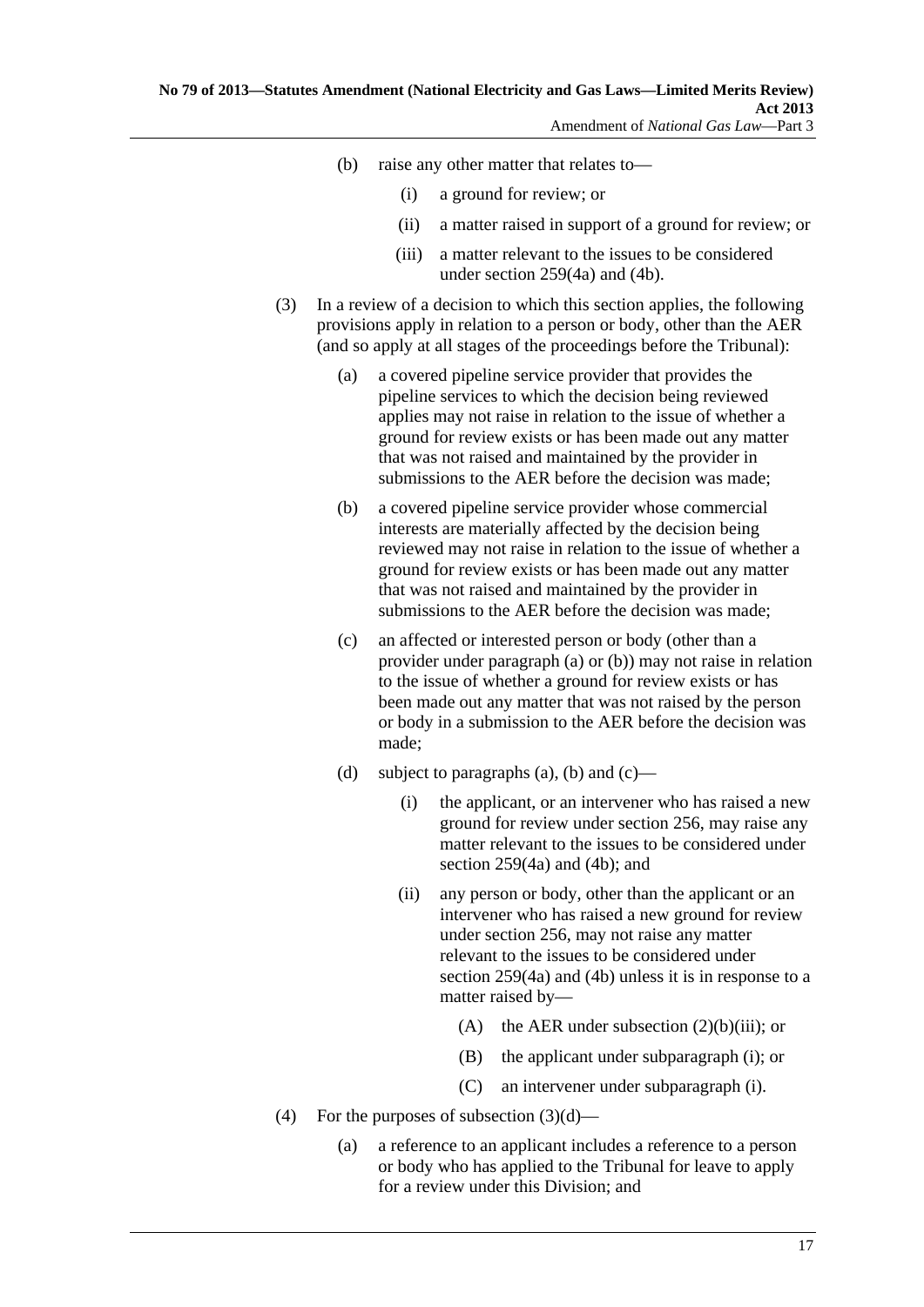#### <span id="page-17-0"></span>**Statutes Amendment (National Electricity and Gas Laws—Limited Merits Review) Act 2013—No 79 of 2013**

Part 3—Amendment of *National Gas Law*

 (b) a reference to an intervener includes a reference to a person or body who has applied to the Tribunal for leave to intervene in a review under this Division.

#### **30—Amendment of section 259—Tribunal must make determination**

- (1) Section 259(2)—delete subsection (2) and substitute:
	- (2) Subject to subsections (4) and (4a), a determination under this section may—
		- (a) affirm the reviewable regulatory decision; or
		- (b) vary the reviewable regulatory decision; or
		- (c) set aside the reviewable regulatory decision and remit the matter back to the original decision maker to make the decision again in accordance with any direction or recommendation of the Tribunal.
- (2) Section 259(3)—after  $"(2)(a)"$  insert:

or (b)

(3) Section 259(4)—after "decision again" insert:

, other than in a case where the decision is a designated reviewable regulatory decision

- (4) Section 259—after subsection (4) insert:
	- (4a) In a case where the decision is a designated reviewable regulatory decision, the Tribunal may only make a determination—
		- (a) to vary the designated reviewable regulatory decision under subsection  $(2)(b)$ ; or
		- (b) to set aside the designated reviewable regulatory decision and remit the matter back to the AER under subsection  $(2)(c)$ ,

if—

- (c) the Tribunal is satisfied that to do so will, or is likely to, result in a decision that is materially preferable to the designated reviewable regulatory decision in making a contribution to the achievement of the national gas objective (a *materially preferable designated NGO decision*) (and if the Tribunal is not so satisfied the Tribunal must affirm the decision); and
- (d) in the case of a determination to vary the designated reviewable regulatory decision—the Tribunal is satisfied that to do so will not require the Tribunal to undertake an assessment of such complexity that the preferable course of action would be to set aside the decision and remit the matter to the AER to make the decision again.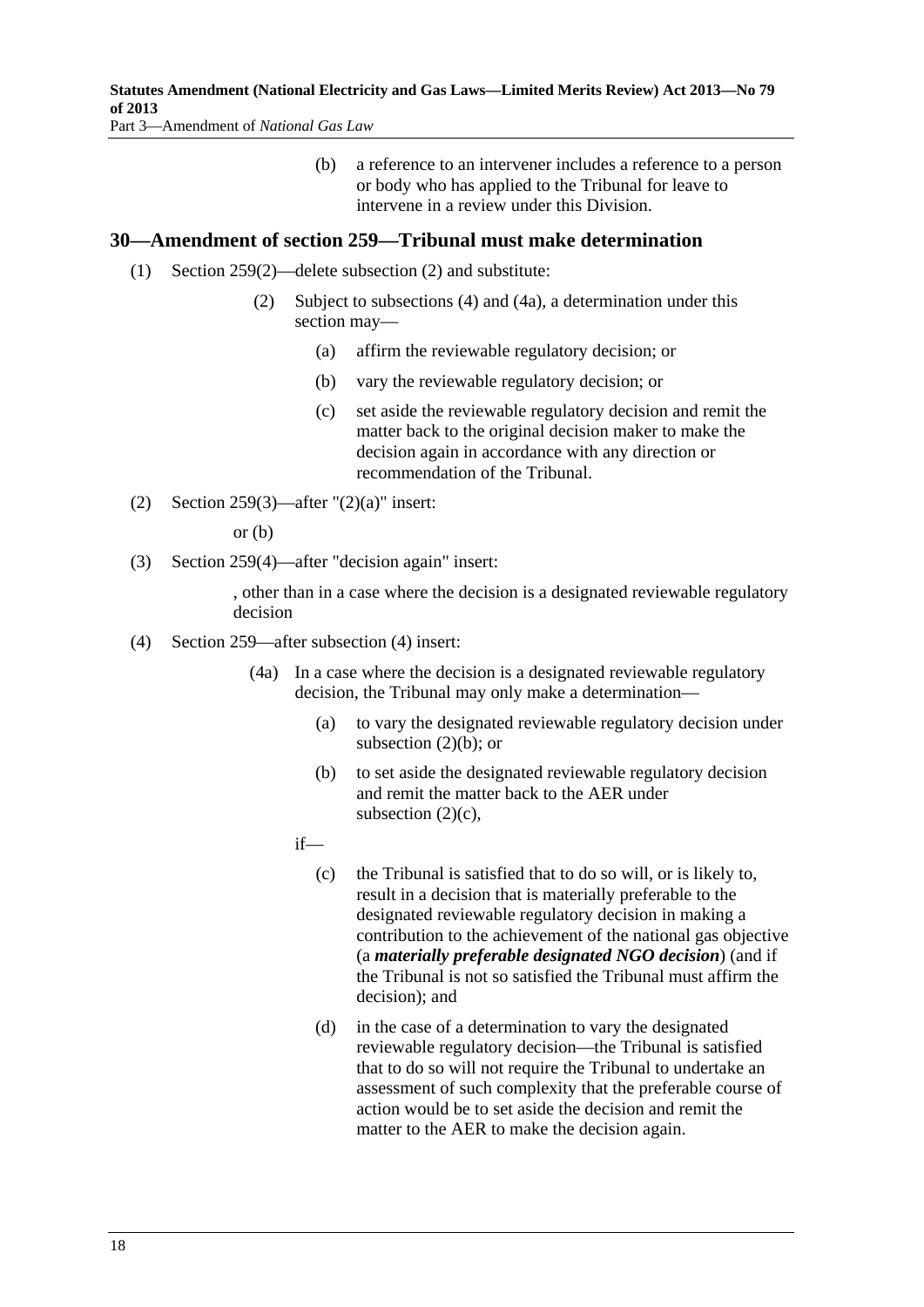- <span id="page-18-0"></span> (4b) In connection with the operation of [subsection \(4a\)](#page-17-0) (and without limiting any other matter that may be relevant under this Law)—
	- (a) the Tribunal must consider how the constituent components of the designated reviewable regulatory decision interrelate with each other and with the matters raised as a ground for review; and
	- (b) without limiting [paragraph \(a\),](#page-18-0) the Tribunal must take into account the revenue and pricing principles (in the same manner in which the AER is to take into account these principles under section 28); and
	- (c) the Tribunal must, in assessing the extent of contribution to the achievement of the national gas objective, consider the designated reviewable regulatory decision as a whole; and
	- (d) the following matters must not, in themselves, determine the question about whether a materially preferable designated NGO decision exists:
		- (i) the establishment of a ground for review under section  $246(1)$ ;
		- (ii) consequences for, or impacts on, the average annual regulated revenue of a covered pipeline service provider;
		- (iii) that the amount that is specified in or derived from the designated reviewable regulatory decision exceeds the amount specified in section 249(2).
- (4c) If the Tribunal makes a determination under subsection  $(2)(b)$  or  $(c)$ , the Tribunal must specify in its determination—
	- (a) the manner in which it has taken into account the interrelationship between the constituent components of the designated reviewable regulatory decision and how they relate to the matters raised as a ground for review as contemplated by [subsection \(4b\)\(a\);](#page-18-0) and
	- (b) in the case of a determination to vary the designated reviewable regulatory decision—the reasons why it is proceeding to make the variation in view of the requirements of [subsection \(4a\)\(d\).](#page-17-0)
- (5) Section 259(5)—delete "setting aside or varying" and substitute:

varying or setting aside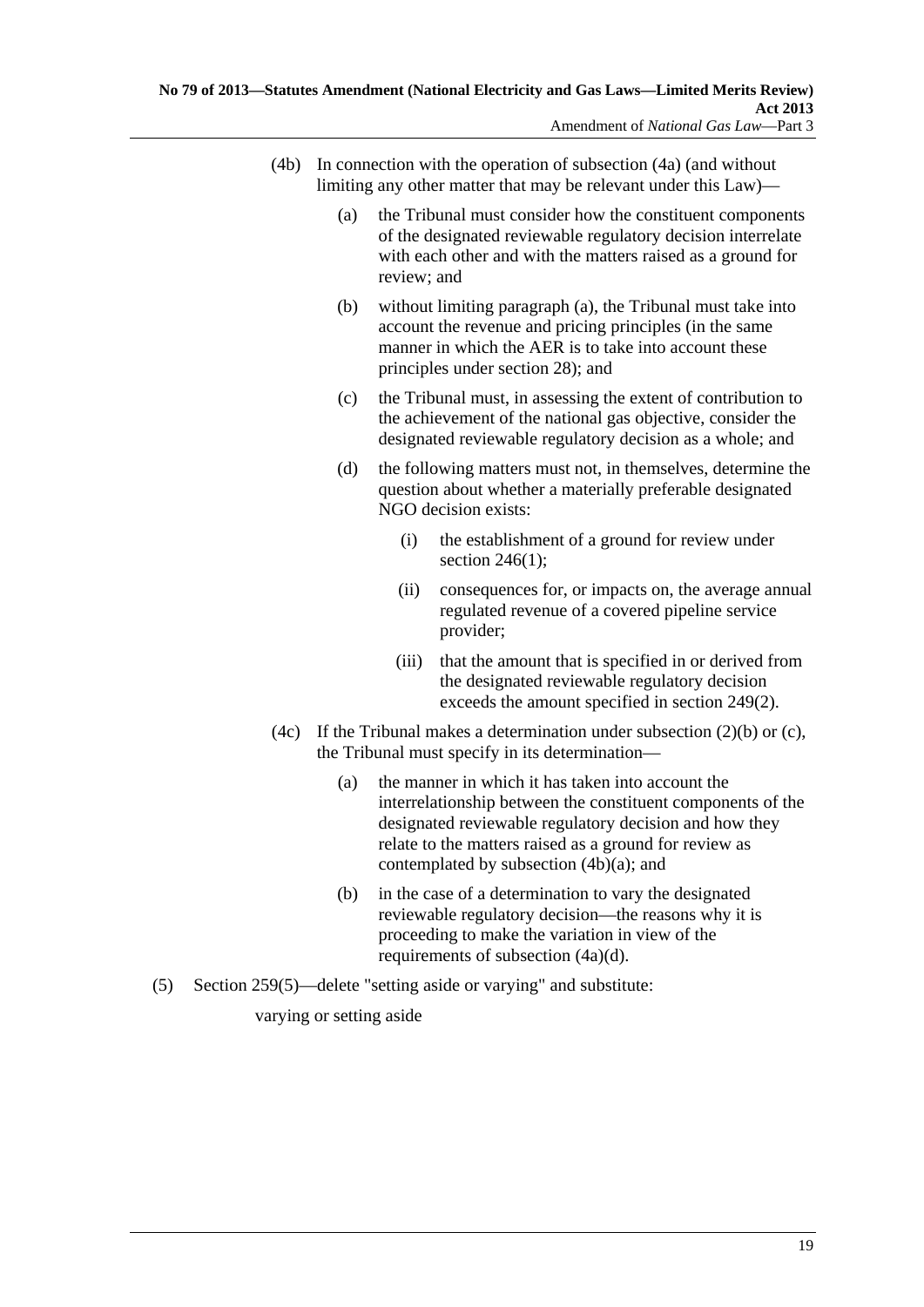<span id="page-19-0"></span>Part 3—Amendment of *National Gas Law*

## **31—Amendment of section 261—Matters to be considered by Tribunal in making determination**

- (1) Section 261(1)—delete subsection (1) and substitute:
	- (1) Subject to this section, the Tribunal, in acting under this Division in relation to a reviewable regulatory decision—
		- (a) must not consider any matter other than review related matter (and any matter arising as a result of consultation under [paragraph \(b\)](#page-19-0)); and
		- (b) must, before making a determination that relates to a designated reviewable regulatory decision, take reasonable steps to consult with (in such manner as the Tribunal thinks appropriate)—
			- (i) users and prospective users of the pipeline services; and
			- (ii) any user or consumer associations or user or consumer interest groups,

that the Tribunal considers have an interest in the determination, other than a user or consumer association or a user or consumer interest group that is a party to the review.

- (2) Section 261(2)—delete subsection (2)
- (3) Section 261(3)—delete "In addition, if in a review," and substitute:

If in a review, other than a review that relates to a designated reviewable regulatory decision,

(4) Section 261(3)—delete "has been established" and substitute:

has been made out

- (5) Section 261—after subsection (3) insert:
	- (3a) If in a review that relates to a designated reviewable regulatory decision the Tribunal is of the view that a ground for review has been made out, the Tribunal may, on application by a party to the review, allow new information or material to be submitted if the party can establish to the satisfaction of the Tribunal that the information or material—
		- (a) was publicly available or known to be publicly available to the AER when it was making the designated reviewable regulatory decision; or
		- (b) would assist the Tribunal on any aspect of the determination to be made and was not unreasonably withheld from the AER when it was making the designated reviewable regulatory decision,

and was (in the opinion of the Tribunal) information or material that the AER would reasonably have been expected to have considered when it was making the designated reviewable regulatory decision.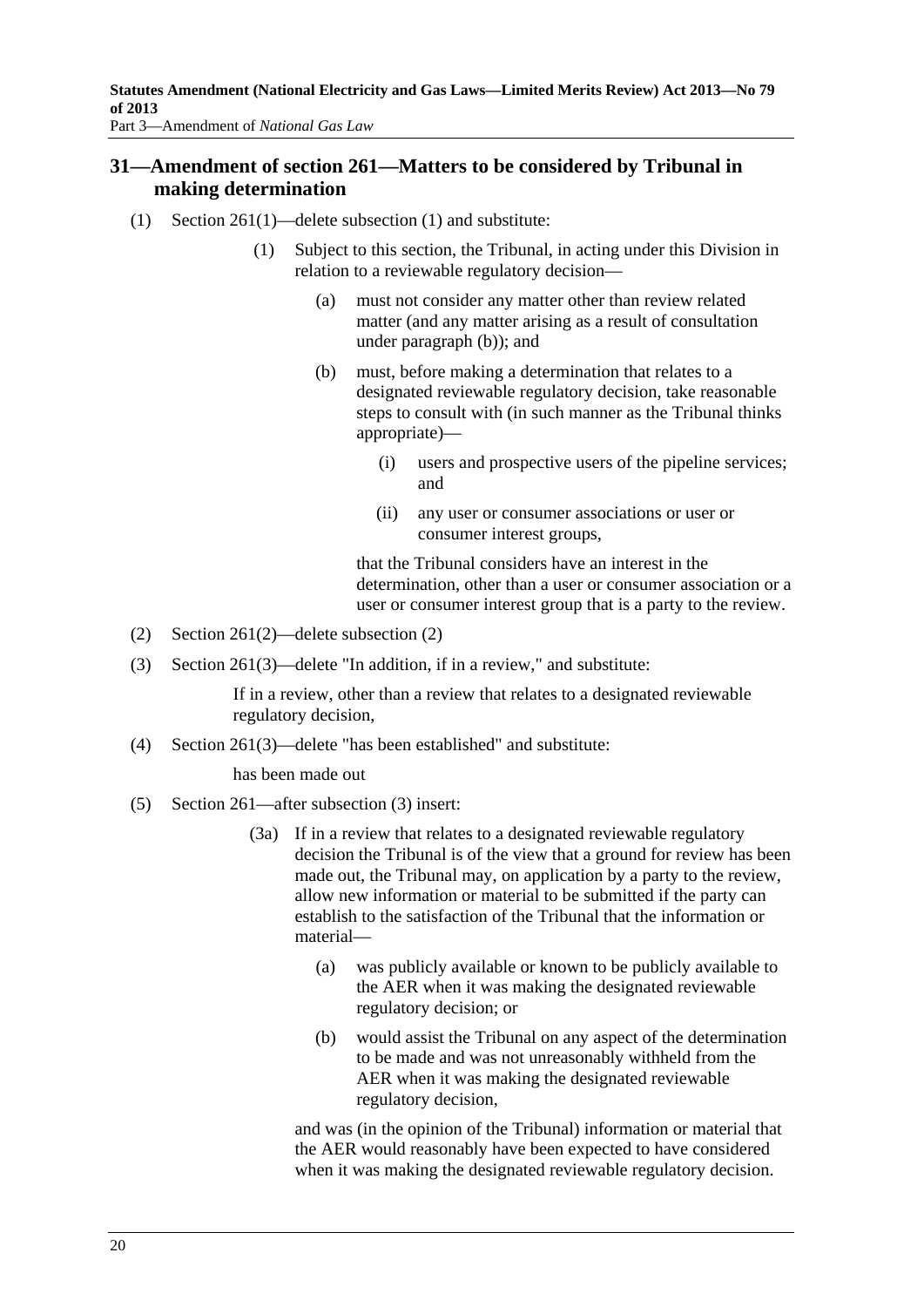- <span id="page-20-0"></span> (3b) In addition, if in a review of a designated reviewable regulatory decision the Tribunal is of the view—
	- (a) that a ground for review has been made out; and
	- (b) that it would assist the Tribunal to obtain information or material under this subsection in order to determine whether a materially preferable designated NGO decision exists,

the Tribunal may, on its own initiative, take steps to obtain that information or material (including by seeking evidence from such persons as it thinks fit).

- (3c) The action taken by a person acting in response to steps taken by the Tribunal under [subsection \(3b\)](#page-20-0) must be limited to considering decision related matter under section 68C.
- (3d) In addition, in the case of a review of a designated reviewable regulatory decision that is a decision to make a full access arrangement decision in place of an access arrangement that the AER did not approve, the Tribunal may consider the reasons of the AER for its decision not to approve the access arrangement or proposed revisions to the applicable access arrangement (as the case may be).
- (6) Section 261(4)—after "subsection  $(3)(b)$ " insert:

and  $(3a)(b)$ 

(7) Section 261(4)—delete "or the NCC" twice occurring and substitute, in each case:

, the NCC or the AER

- (8) Section 261(6)—delete subsection (6)
- (9) Section 261(7), definition of *review related matter*—delete the definition and substitute:

#### *review related matter* means—

- (a) the application for review; and
- (b) a notice raising new grounds for review filed by an intervener; and
- (c) the submissions made to the Tribunal by the parties to the review; and
- $(d)$
- (i) in the case of a designated reviewable regulatory decision decision related matter under section 68C; or
- (ii) in any other case—
	- (A) the reviewable regulatory decision and the written record of it and any written reasons for it; and
	- (B) any written submissions made to the original decision maker before the reviewable regulatory decision was made or the NCC before the making of an NCC recommendation; and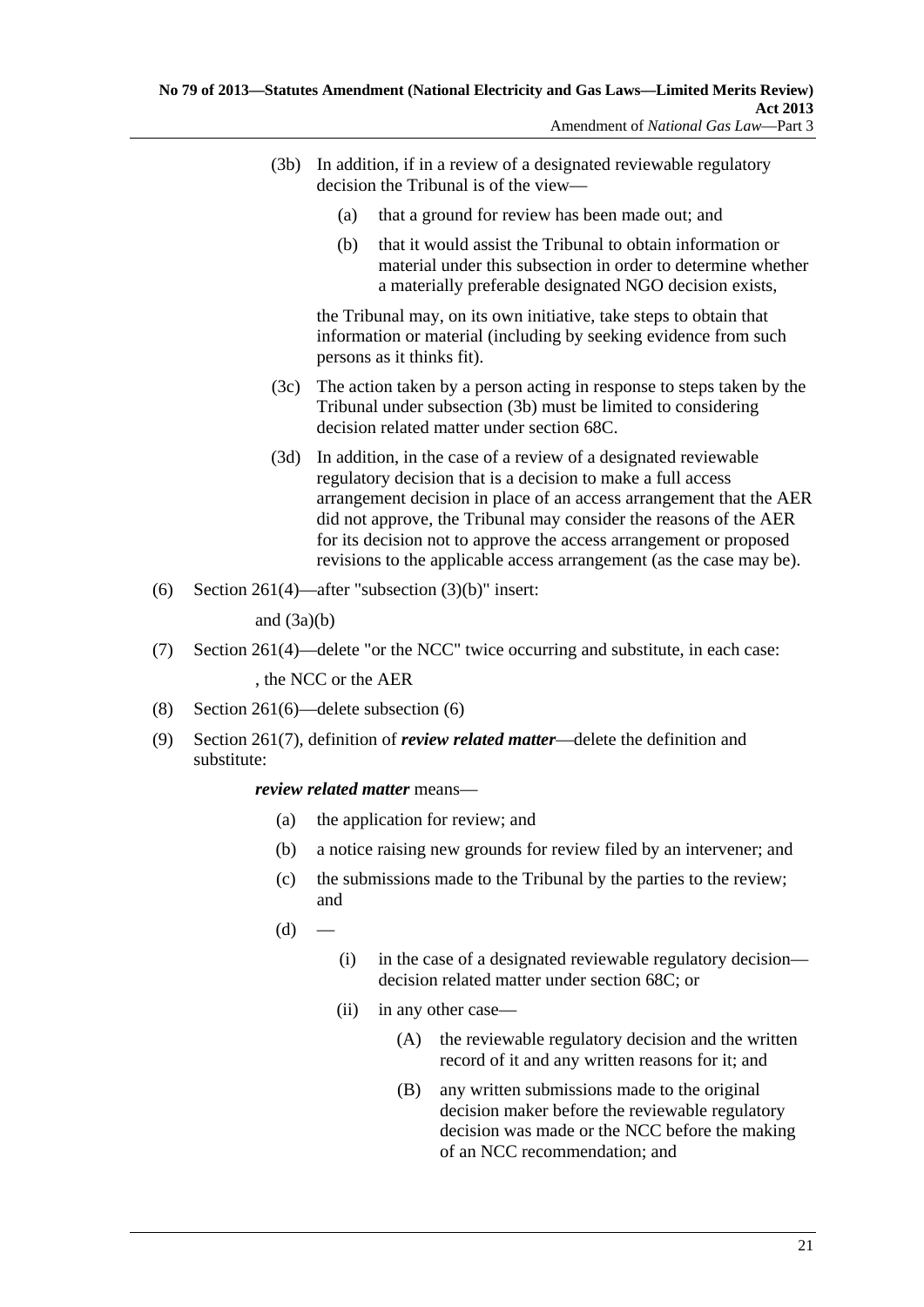<span id="page-21-0"></span>**Statutes Amendment (National Electricity and Gas Laws—Limited Merits Review) Act 2013—No 79 of 2013** 

Part 3—Amendment of *National Gas Law*

- (C) any reports and materials relied on by the original decision maker in making the reviewable regulatory decision or the NCC in making an NCC recommendation; and
- (D) any draft of the reviewable regulatory decision or NCC recommendation; and
- (E) any submissions on
	- the draft of the reviewable regulatory decision or the reviewable regulatory decision itself considered by the original decision maker; or
	- the draft of an NCC recommendation or the NCC recommendation itself considered by the NCC; and
- (F) the transcript of any hearing (if any) conducted by the original decision maker for the purpose of making the reviewable regulatory decision; and
- (e) any other matter properly before the Tribunal in connection with the relevant proceedings.

#### **32—Amendment of section 268—Costs in a review**

Section 268(2)(c)—before "the submissions" insert:

in the case of the AER in a review of a designated reviewable regulatory decision—

#### **33—Amendment of section 269—Amount of costs**

Section 269—after its present contents (now to be designated as subsection (1)) insert:

- (2) However, in the case of a review that relates to a designated reviewable regulatory decision—
	- (a) subsection (1) does not apply in relation to an order for costs against a small/medium user or consumer intervener; and
	- (b) if the Tribunal makes an order for costs against a small/medium user or consumer intervener in favour of another party, the costs must be limited to the payment of reasonable administrative costs (as determined by the Tribunal) of that other party.

#### **34—Insertion of section 269A**

After section 269 insert:

#### **269A—Costs not to be passed on**

 (1) This section applies to any expenditure or cost that a service provider incurs, or is forecast to incur, as a result of or incidental to a review that relates to a designated reviewable regulatory decision under this Part, including costs awarded under section 268.